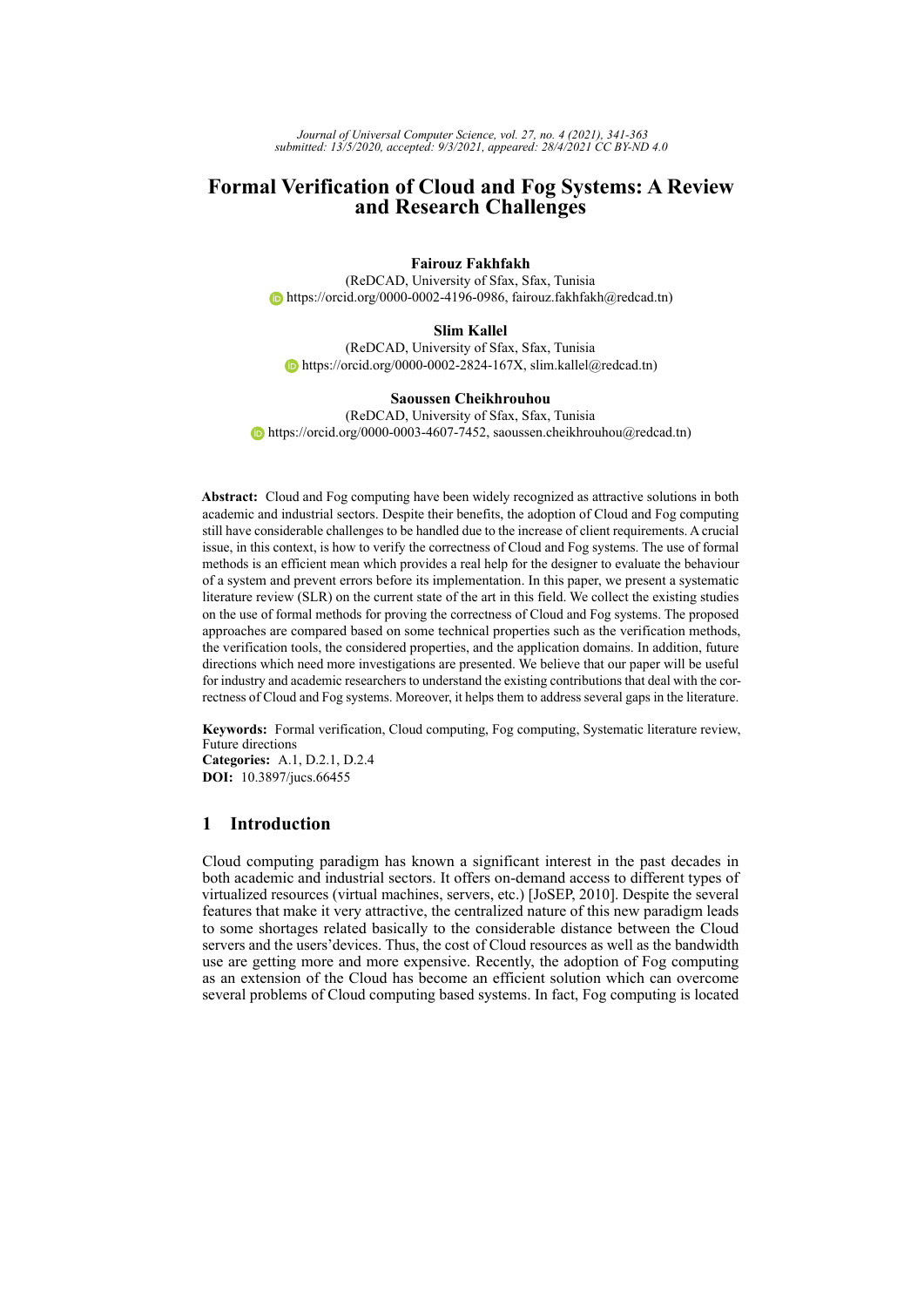between the Internet of Things (IoT) devices and the Cloud servers. In addition, it has weak performance devices which are closer to the end users terminals. Consequently, it can reduce transmission latency and monetary cost and support of user's mobility [Lin, 2016]. A Cloud-Fog computing system consists of three layers in a hierarchical network. The bottom layer includes IoT devices, which are used as user interfaces that transmit requests from users. The middle layer is formed by a set of Fog nodes which are distinguished by their proximity to end-users and the support of mobility. It receives the users' requests. Fog nodes need to connect to the upper layer (Cloud layer) which hosts a set of heterogeneous Cloud resources of a Cloud service provider. Both Cloud and Fog resources can have computing, storage or network capabilities.

One of the key challenges in this context is how to validate the features of Cloud and Fog systems. These systems can be validated using several methods such as simulation, formal verification, real experiments, testing and runtime check. In the literature, simulation and formal verification are the most used strategies. Simulation is an efficient way to evaluate several performance parameters such as execution time, monetary cost, and energy consumption. It is relatively inexpensive in terms of execution time. However, it does not guarantee that systems behave correctly in all possible situations. Given the complexity of the studied applications, their modeling is more prone to errors on the part of the designers. The deployment of erroneous systems can cause a disruption of work procedures and consequently a waste of time, a poor Quality of Service (QoS) level, and client complaints. Thus, it is essential to detect possible errors in the design phase of systems.

The use of a formal method to describe Cloud and Fog systems has become very useful for checking their correctness. Indeed, formal verification provides an effective way for the designer to evaluate the behaviour of a system and prevent errors before the implementation. It consists in describing the properties to be proven without worrying about the possible scenarios.

In the literature, numerous research studies [Sahli, 2017] [BenHalima, 2018] [Amato, 2018] [Fan, 2018] [Zahra, 2017] [Cheikhrouhou, 2019] have been proposed to address the correctness problem for Cloud and Fog systems. They relied on different formal methods and tools to verify functional and non functional properties. In [Souri, 2018], the authors present a survey in which they presented a state of the art of the formal verification approaches in the Cloud environment. Additionally, they provide an insight about the formal methods adopted in each work. However, they do not consider existing works related to Fog computing. To the best of our knowledge, our paper is the first systematic review that deals with the correctness problem in Cloud and Fog environments. The main purpose of this paper is to comprehensively categorize and examine current research studies on the formal verification in the Cloud and Fog computing. To this aim, we review the current state of the art in this topic. We focus on software-oriented correctness verification.

The reviewed papers aim to verify behavioral and non-functional properties, which are necessary for the well-functioning of Cloud and Fog systems. Most of these papers verify the allocation of cloud and/or fog resources. Such property allows to optimize the use of resources which reflects on the cost and the execution time of these systems. Other papers propose different approaches to verify safety and security properties, which also considered as main challenges of Cloud and Fog systems. Other properties like mobility, elasticity and temporal properties are also verified.

The remainder of this paper is organized as follows: Section 2 provides the research methodology applied to our survey paper. In Section 3, we give an overview of the different formal verification methods. Besides, we review the approaches of the selected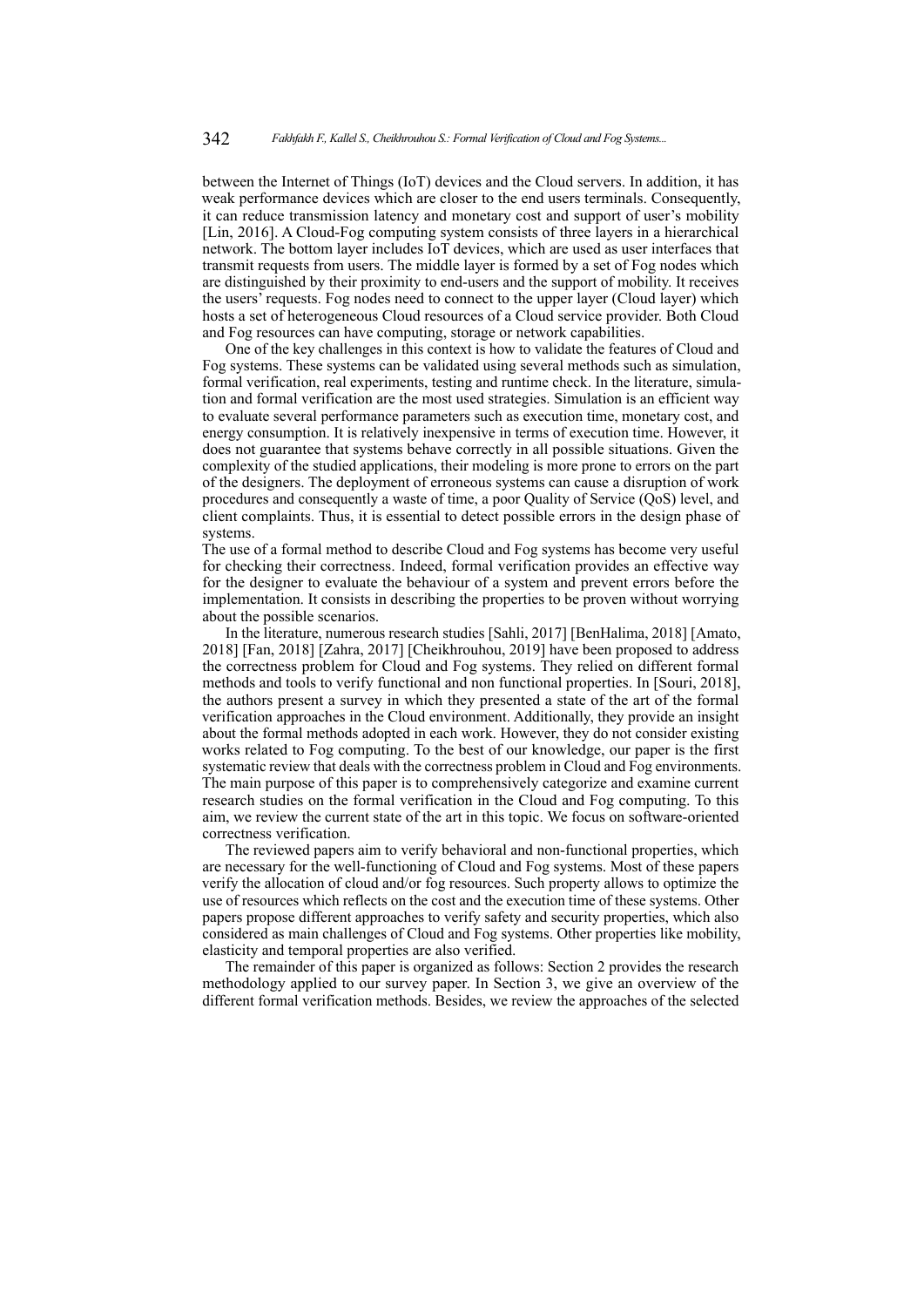papers while classifying them according to the adopted verification methods. Moreover, a comparison of these approaches is presented based on some criteria. In Section 4, a discussion and a rich evaluation of the existing approaches are presented. Finally, the last section sums up the paper and identifies some relevant challenges to address in the future.

## **2 Research selection method**

The analysis process of this survey paper is based on the rigorous methodology proposed by Kitchenham [Kitchenham, 2009] to guarantee the reliability of the selected articles. This methodology consists of three main phases: planning the review, conducting the review, and reporting the review. The detailed process of this SLR is shown in Figure 1. The following subsections present an overview description of these phases.



*Figure 1: Description of the SLR process*

#### **2.1 Planning the review**

The first phase of a SLR consists in defining the objectives of this survey by using a set of research questions (RQs). The present paper aims at exploring the contribution of formal verification approaches for Cloud and Fog systems. To do so, we are going to study the reviewed papers through five RQs aiming at having a holistic view about the existing works.

- **– RQ1:** Which formal verification methods are typically used for Cloud and Fog approaches ?
- **– RQ2:** Which formal modeling languages are adopted to specify Cloud and Fog systems ?
- **– RQ3:** Which verification tools are used by each approach ?
- **– RQ4:** Which correctness properties are verified in the Cloud and Fog computing approaches ?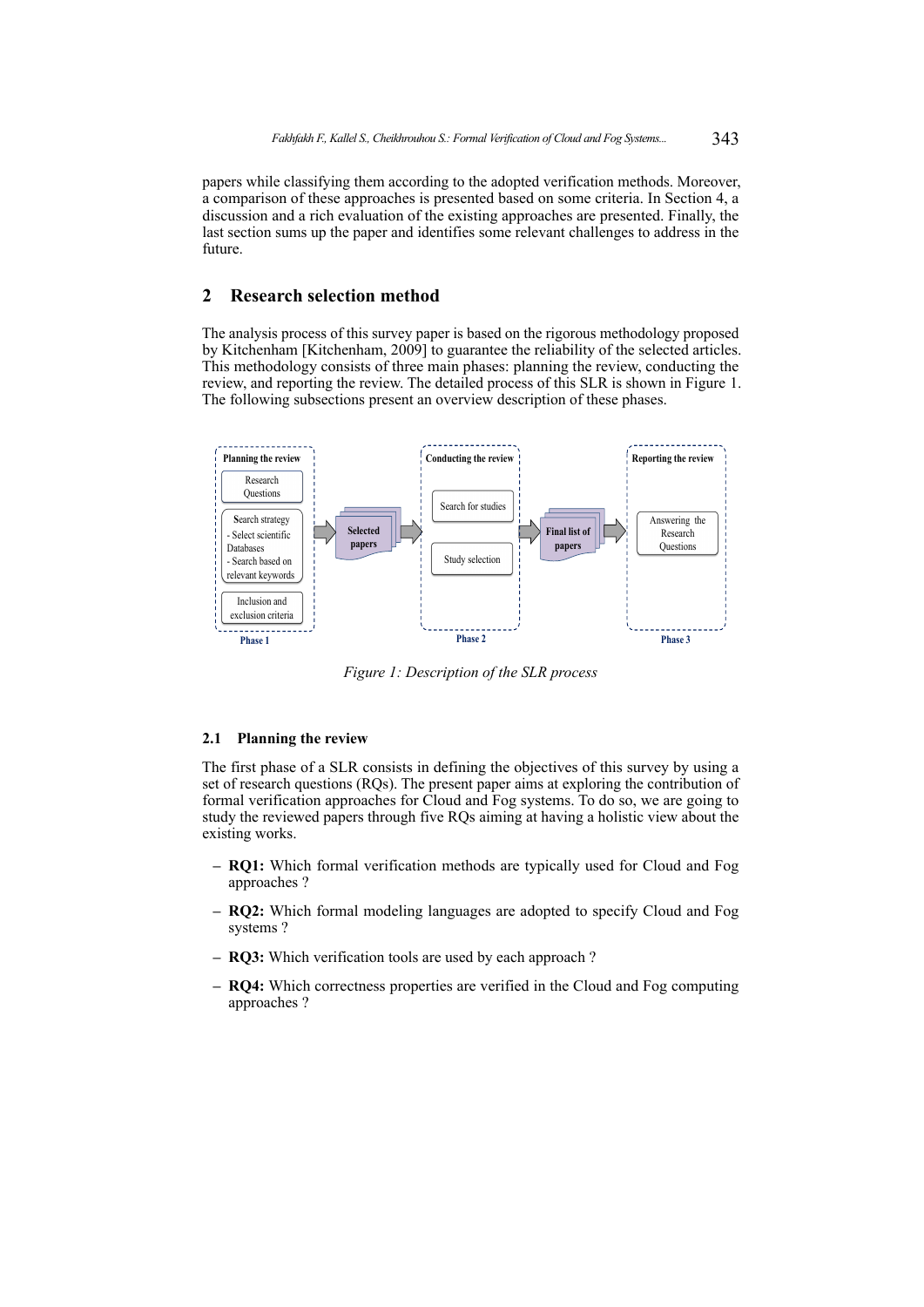**– RQ5:** What are the studied application domains addressed in the existing works ?

Obviously, various other questions can be posed, but we believe that these are sufficient to expose a vast variety of research in the studied field. In order to select relevant publications, we have conducted an extensive search using relevant keywords. Our search query is shown in Figure 2. Its uses synonyms and various words of the main features.

("formal verification" **OR** "formal model" **OR** "formal specification" **OR** "formal reasoning" **OR** "formal method" **OR** "model checking" **OR** "property checking" **OR** "proof" **OR** "proving" **OR** "prove") **AND** ("Cloud computing" **OR** "Fog computing")

#### *Figure 2: Search query*

Our search consists in using the known scientific databases: ACM Digital Library<sup>1</sup>, IEEE Xplore Digital Library<sup>2</sup>, ScienceDirect (Elsevier)<sup>3</sup>, Springer<sup>4</sup> and Wiley<sup>5</sup>. We have selected only long papers which are written in English and published in international conferences, workshops, and journals. Based on this phase, we select the studies published between 2015 and February 2020 were found.

#### **2.2 Conducting the review**

In the second phase, we have examined all the papers to decide which one respects the inclusion and exclusion criteria. These criteria consist in omitting low-quality papers which do not have pertinent scientific explanations. To do this, we have considered some quality criteria such as the clarity of the research purpose, the feasibility of the proposed solution, the result clarity, and the quality of writing. We have also discarded other publications such as presented slides, summaries, theses, short studies, book chapters, and studies presented survey papers. Based on this phase, we have identified a set of articles related to the formal verification in the context of Cloud and Fog computing.

### **2.3 Reporting the review**

In this phase, we use the five research questions already presented. The first question RQ1 is so useful as it aims to classify the selected papers into four main categories according to the verification method: handwritten proofs [Mendes, 2018], model checking [Baier & Katoen, 2008], and theorem proving [Cook, 1971]. To respond to RQ2, we identify the formal modeling languages used to specify Cloud and Fog systems such as Petri Nets [Billington, 2003], Coloured Petri Nets [Jensen, 1991] , and Event-B. The answer to RQ3 shows the verification tools (such as Rodin [Abrial, 2010a],  $CPN<sup>6</sup>$ , etc.) that have been used by the researchers to ensure the correctness of the studied systems. For RQ4, we need

<sup>3</sup> http://sciencedirect.com

- <sup>5</sup> http://onlinelibrary.wiley.com
- <sup>6</sup> http://cpntools.org/

<sup>1</sup> http://dl.acm.org

<sup>&</sup>lt;sup>2</sup> https://ieeexplore.ieee.org

<sup>4</sup> http://www.springer.com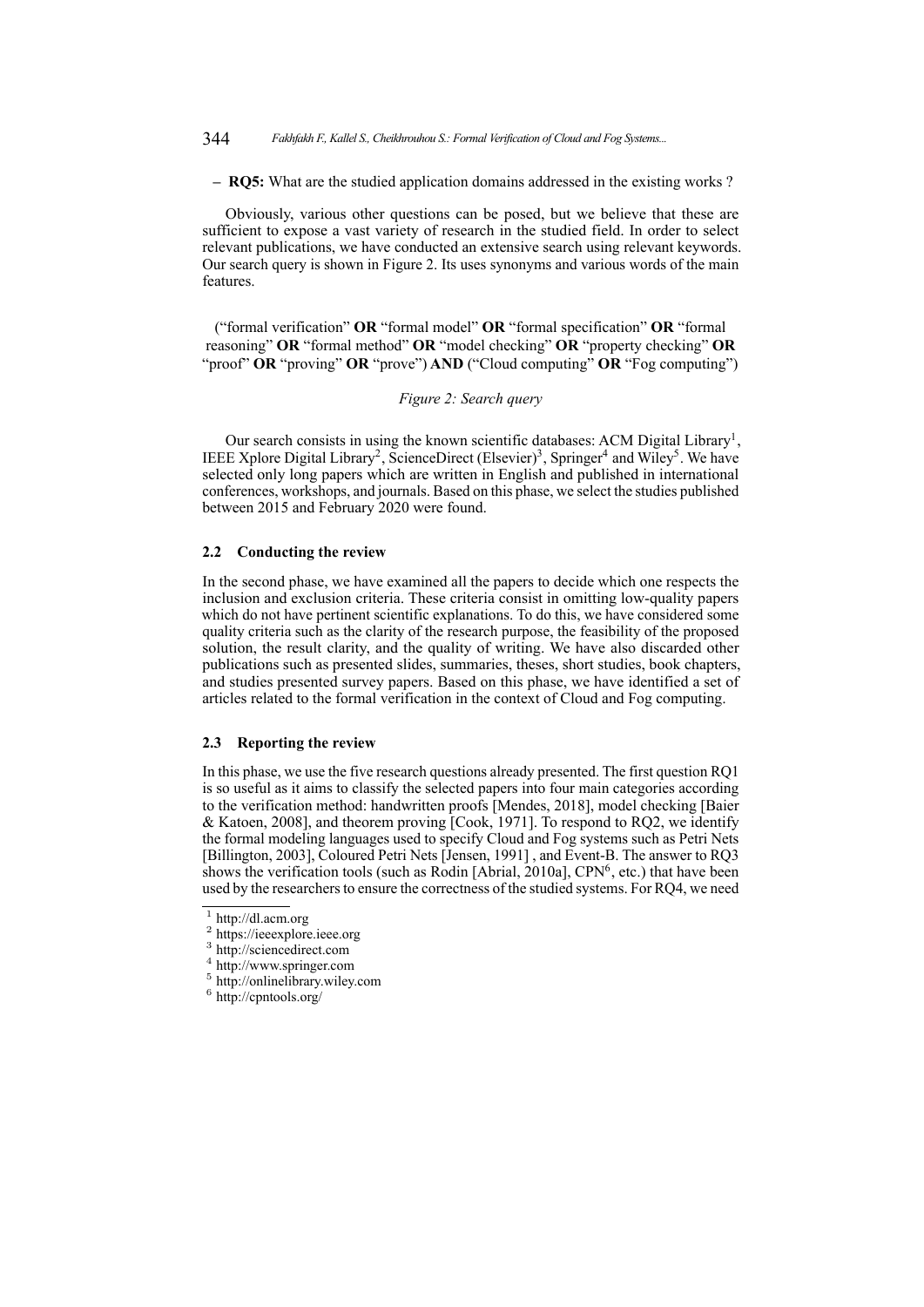to identify the correctness properties in the existing approaches. The supported Cloud and Fog requirements can be categorized into functional or non-functional properties. These requirements deal with several characteristics of Cloud and Fog systems. The functional properties aim to evaluate the reaction of a system to given inputs. They are related to problems in Cloud layers such as safety, deadlock, soundness, and reachability. The non-functional properties describe the behaviour of the system like time-related constraints. Finally, in the final research question RQ5, we categorize the application domains considered by the researchers. We notice that the existing approaches are related to different aspects which are linked to business processes, data storage, healthcare, etc.

### **3 Formal verification approaches**

In this section, we present a review of the most relevant formal verification approaches in the Cloud and Fog computing for the selected papers according to the SLR method. As shown in Table 1, we classify these approaches into three types based on the adopted verification methods including handwritten proofs, model checking, and theorem proving. In addition, we embed the references of the studied papers in each method.

The surveyed papers verify different properties which are :

- **–** Resource properties: They consist in checking the matching between tasks and Cloud resources according to some constraints such as shareability [Mohamed, 2015] [Keshanchi, 2017] [Zahra, 2017] [Etchevers, 2017] [Sahli, 2017] [Khebbeb, 2018] [Kochovski, 2019] [Bouanaka, 2019] [Latreche, 2019] [Khebbeb, 2020b] [Boubaker, 2016] [Graiet, 2017] [Fakhfakh, 2018].
- **–** Elasticity properties: They consist in taking into account the vertical and horizontal elasticity which refer respectively to adding/reducing resources capacity assigned to a task and to adding additional resources or removing them when necessary [Moudjari, 2018] [Khebbeb, 2018] [Bouanaka, 2018] [Bouanaka, 2019] [Khebbeb, 2020a].
- **–** Temporal properties: Temporal properties of resources are generally related to pricing strategy. They can be classified into two types: relative and absolute constraints. Relative temporal constraints specify a time interval in which a resource is available at a certain price. Absolute temporal constraints specify the start and finish times of a resource availability at a certain price [BenHalima, 2018] [Latreche, 2019] [Cheikhrouhou, 2019] [Khebbeb, 2020b].
- **–** Security properties: They often aim to guarantee data's confidentiality and users' privacy for Cloud and Fog systems [Zeng, 2016] [Berrima, 2017] [Zahra, 2017] [Puthal, 2018] [Ouchani, 2018] [Bouheroum, 2019] [Alam, 2017].
- **–** Safety properties: They represent requirements that should be continuously maintained by Cloud and Fog systems [Ouchani, 2018] [Toor, 2019].
- **–** Deadlock: It represents a situation in which different processes block each other. For example, a deadlock might occur when a resource is waiting for acknowledgement [Jung, 2015] [Zitouni, 2019].
- **–** Network connectivity: It aims to ensure that each resource is connected with a sink resource [Jung, 2015].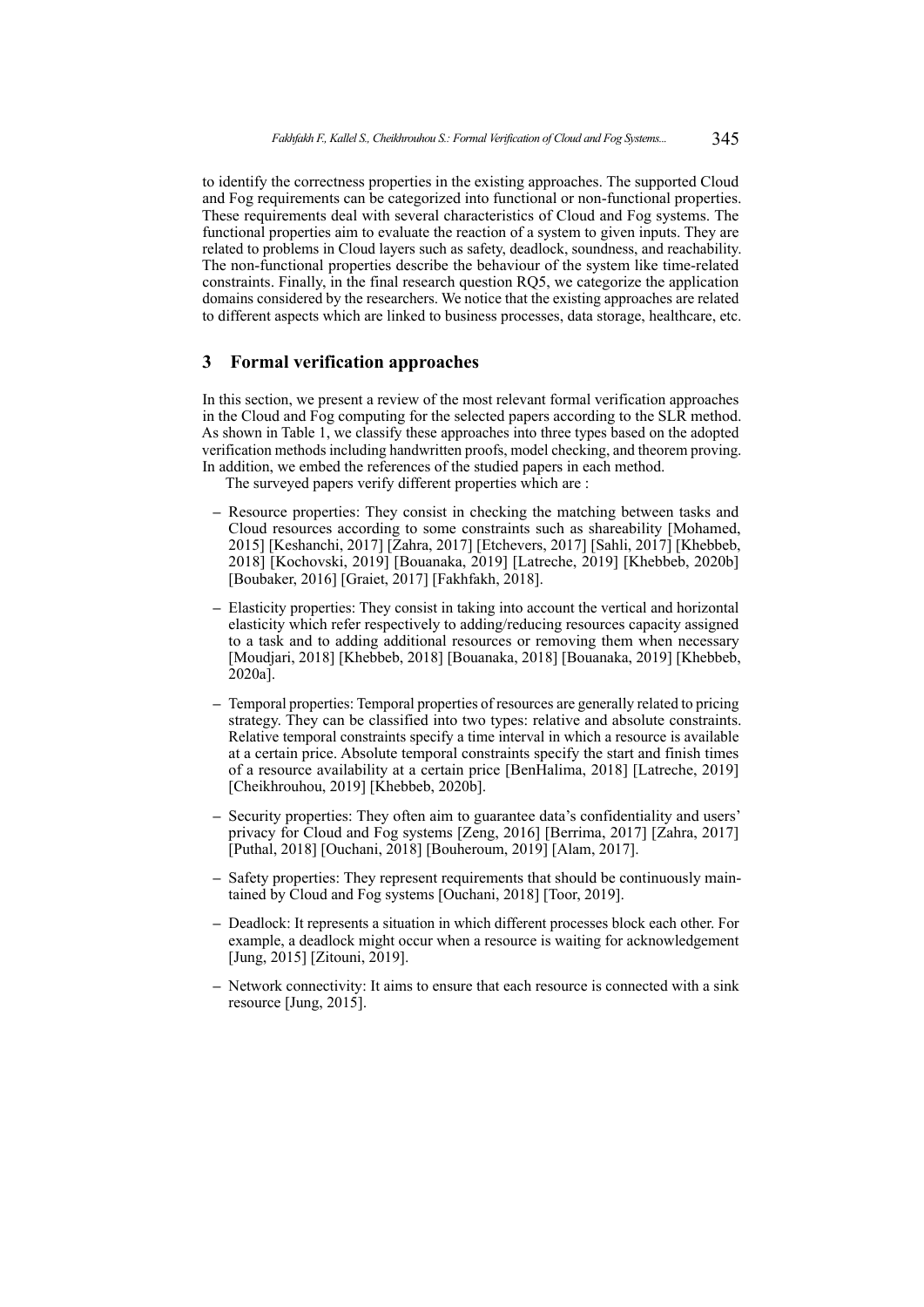| Formal verification approaches                                     |                                                                                                                                                                                                                                                                                                                                                                                                                                                                                                                                                         |                                                                                           |  |
|--------------------------------------------------------------------|---------------------------------------------------------------------------------------------------------------------------------------------------------------------------------------------------------------------------------------------------------------------------------------------------------------------------------------------------------------------------------------------------------------------------------------------------------------------------------------------------------------------------------------------------------|-------------------------------------------------------------------------------------------|--|
| Handwritten                                                        | Model checking                                                                                                                                                                                                                                                                                                                                                                                                                                                                                                                                          | Theorem proving                                                                           |  |
| [Du,<br>2017]<br>2017] [Huang,<br>[Shah-Mansouri,<br>[Zhang, 2017] | [Mohamed, 2015]<br>[Jung, $2015$ ]<br>[BenHalima, 2016]<br>[Zeng, $2016$ ]<br>[Berrima, 2017]<br>[Keshanchi, 2017]<br>[BenHalima, 2018]<br>[Puthal, 2018]<br>[Zahra, 2017]<br>[Kochovski, 2019]<br>[Toor, $2019$ ]<br>[Kumari, [Cheikhrouhou, 2019]<br>2016] [Etchevers, 2017]<br>2018] [Sahli, 2017]<br>[Ouchani, 2018]<br>[Khebbeb, 2020a]<br>[Moudjari, 2018]<br>[Khebbeb, 2018]<br>[Bouanaka, 2018]<br>[Kochovski, 2019]<br>[Zitouni, $2019$ ]<br>[Bouanaka, 2019]<br>[Latreche, 2019]<br>[Bouheroum, 2019]<br>[Khebbeb, 2020a]<br>[Khebbeb, 2020b] | [Fakhfakh, 2018]<br>[Graiet, 2017]<br>[Lahouij, 2018]<br>[Boubaker, 2016]<br>[Alam, 2017] |  |

*Table 1: Taxonomy of the formal verification approaches*

**–** Mobility properties: They aim at providing and keeping resources close to where the data is generated [Khebbeb, 2020b].

#### **3.1 Handwritten proofs-based verification approaches**

Handwritten proofs represent a verification method done based on mathematical analysis using paper and pencil. In this subsection, we detail the selected handwritten proofsbased approaches in the Cloud and Fog computing. Next, a comparison of the reviewed approaches is presented.

The approach presented in [Du, 2017] addresses the problem of resource allocation for soft real time applications which are subject to QoS constraints on timely task completion. To this aim, the authors introduce a framework for scheduling tasks on multiple resources. Additionally, they study the efficiency of two existing policies of resources allocation. In order to evaluate the performance of these policies in terms of meeting QoS requirements, they present formal proofs. Their goal is to analyze the performance of scheduling under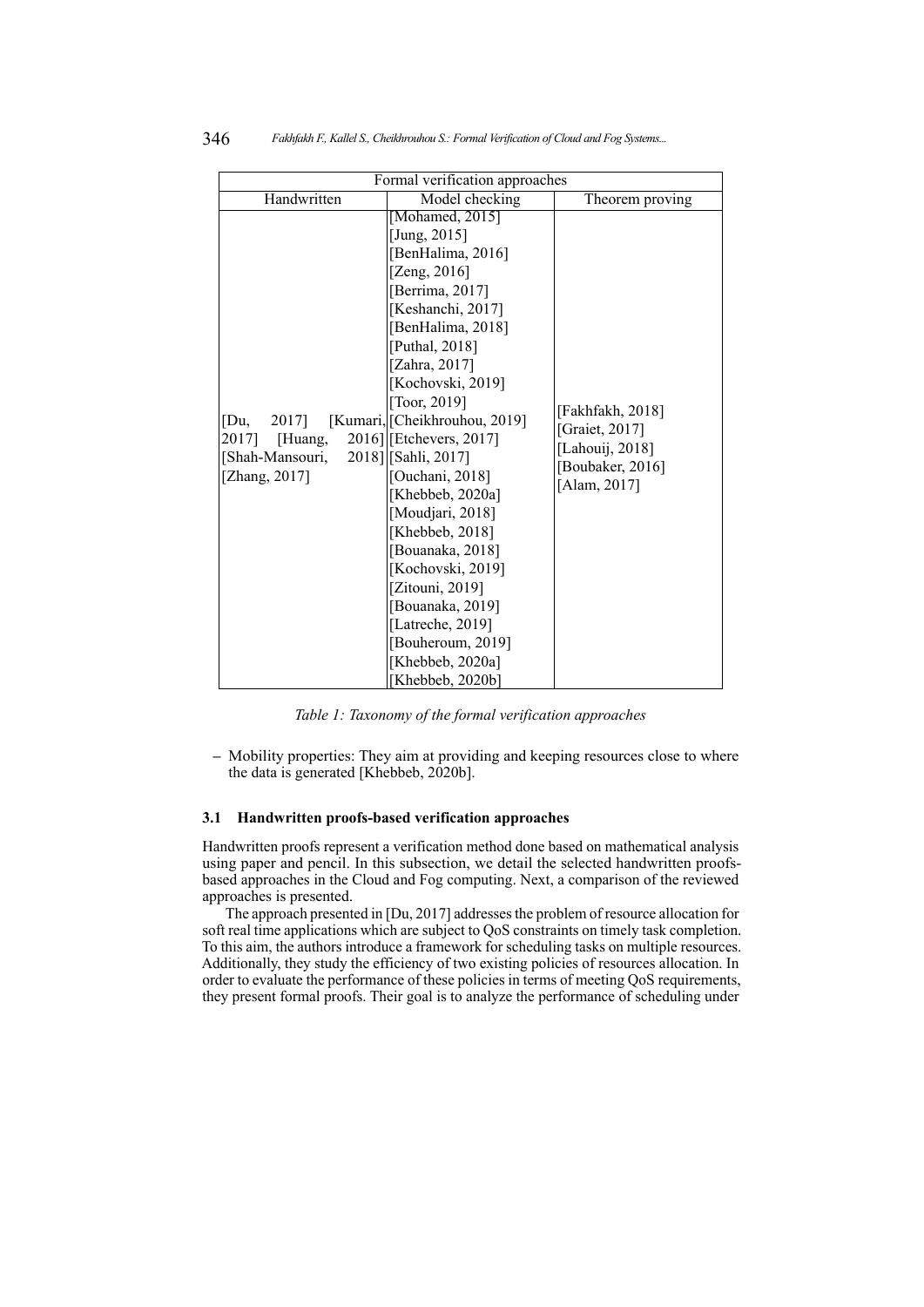deterministic workloads, the number of cores needed to satisfy the user's requirements, and the time wasted on each resource core.

In [Shah-Mansouri, 2018], the authors deal with the allocation of Fog and Cloud resources to IoT users while maximizing their quality of experience. Each user can offload its tasks to various Fog or remote Cloud nodes. To model the competition among users, the authors adopt the game approach with the goal of reducing delay and energy. In addition, they present some manual proofs which formulate and verify several properties related to the game.

In another proposal, Kumari et al. [Kumari, 2017] design an authentication scheme for a multi-Cloud environment. This scheme is based on a biometric mechanism to ensure security. In order to show the utility of the proposed scheme, the authors introduce formal proofs which verify the correctness of some security attributes.

The work presented in [Huang, 2016] tackles the verification problem of Vehicular Cloud Computing systems. It presents an algorithm which aims to select reliable vehicles in order to set up the temporary vehicular Cloud. Based on this algorithm, the Cloud user can effectively locate certain vehicles that respond to their requirements while reducing the privacy revelation of location. He can also check the correctness of computation while ensuring the privacy of the outsourced data.

Zhang et al. [Zhang, 2017] introduce a framework for the optimal allocation of resources among Fog nodes to IoT users . To do so, they develop a stakelberg game algorithm to ensure the interaction between data service subscribers and data service operator. In addition, they present hand-written proofs to verify some properties related to this interaction.

According to the surveyed approaches based on handwritten proofs, we illustrate in Table 2 a comparison of the selected studies based on some criteria, including the verified properties, and the application domain. In addition, we indicate whether the authors have considered only Cloud environment or a collaboration between Cloud and Fog computing.

| References                  | Verified   | <b>Application</b>      | Cloud/Fog     |
|-----------------------------|------------|-------------------------|---------------|
|                             | properties | domains                 |               |
| [Huang, 2016]               | Security   | Transportation          | Cloud         |
| [Kumari, 2017]              | Security   | Biometrics-based        | Cloud         |
|                             |            | authentication          |               |
|                             |            | scheme                  |               |
| [Du, $2017$ ]               | Resource   | Real-time applica-Cloud |               |
|                             | allocation | tions                   |               |
| [Zhang, $201\overline{7}$ ] | Resource   | <b>IoT</b>              | $Cloud + Fog$ |
|                             | allocation |                         |               |
| [Shah-Mansouri, 2018]       | Resource   | IoT                     | $Cloud + Fog$ |
|                             | allocation |                         |               |

*Table 2: Comparison of handwritten proofs-based approaches*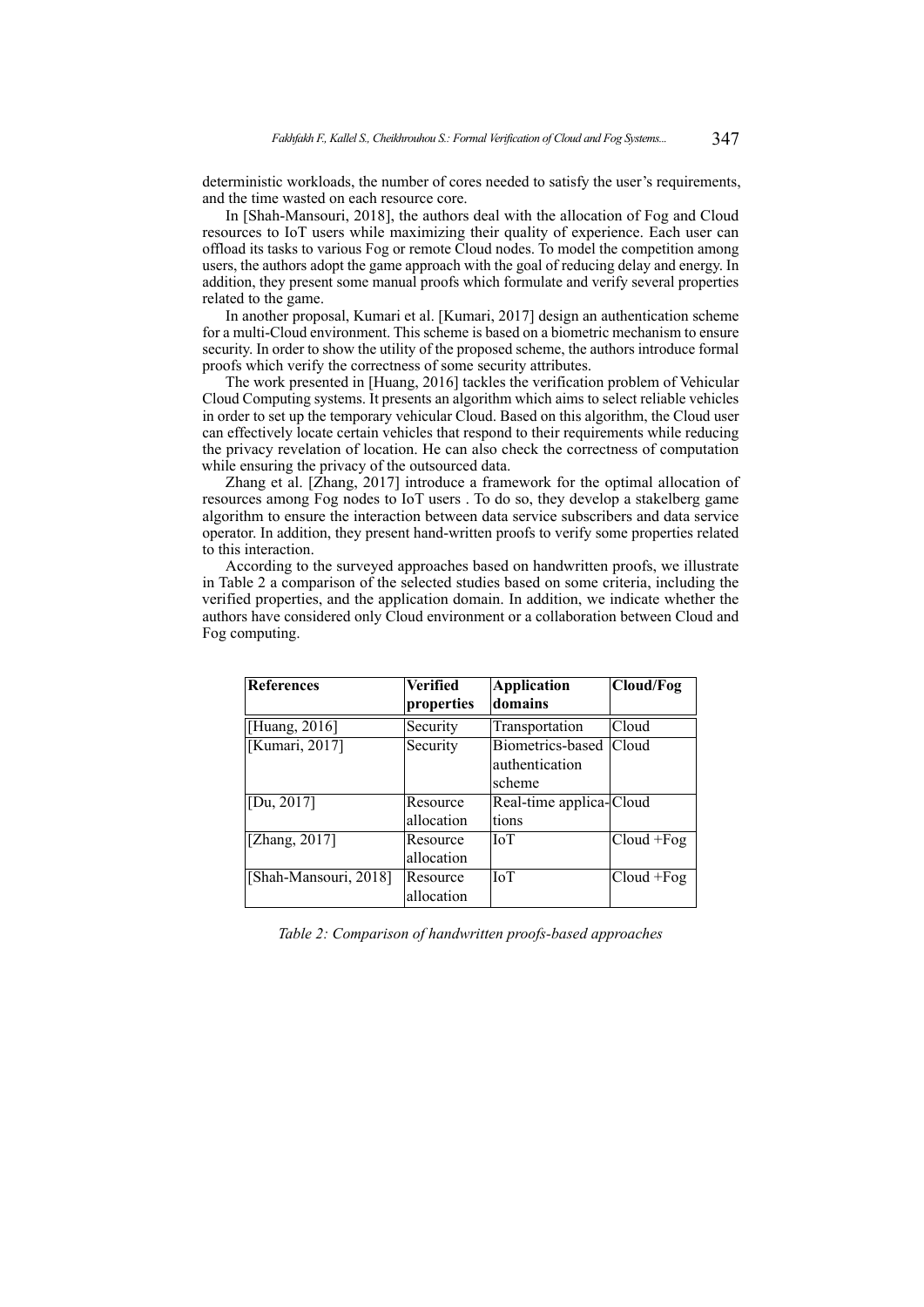#### **3.2 Model checking-based verification approaches**

Model checking is one of the most promising verification methods which provides a platform for evaluating and proving the correctness of hardware and software systems. It relies on automated techniques that can perform fast evaluation. Figure 3 illustrates the main idea of the model checking method. The latter exhaustively explores every possible system behavior, to check automatically whether the specification is satisfied. In addition, this method consists in producing a counter-example for each not satisfied property.



*Figure 3: The principle of model checking*

We distinguish different model checking based languages such as Timed automata [Alur & Dill, 1994] and Petri Nets [Billington, 2003]. This subsection reviews the model checking approaches focusing on the verification of Cloud and Fog computing systems. After that, a comparison of these approaches based on some criteria is presented.

The work presented in [BenHalima, 2016] introduces a formal approach which describes the pricing models and time dimension of Cloud resources. This approach also ensures a consistent allocation of Cloud resources while taking into account the temporal constraints of activities. The authors identify four classes of temporal properties: (1) duration constraints of each activity, (2) temporal dependency between two activities,  $(3)$  absolute temporal constraints of activities, and  $(4)$  temporal availability of Cloud resources based on the pricing models. They present a mapping step which consists in assigning the strategies of Cloud-pricing into Timed automata. In order to validate the allocation and the defined requirements, they use the UPPAAL [Behrmann, 2004] model checker to verify whether the temporal constraints of resources satisfy those of activities.

In [BenHalima, 2018], the same authors extend BPMN<sup>7</sup> modeling language to support the specification of Cloud resources and the pricing strategies used by Cloud providers. Next, they implement some mapping rules which generate automatically timed automata from BPMN models. The generated models are the input of UPPAAL to verify the assignment between the temporal constraints of activities and Cloud resources. The contribution of this work is added as an Eclipse<sup>8</sup> plugin.

<sup>7</sup> http://www.bpmn.org/

<sup>8</sup> https://www.eclipse.org/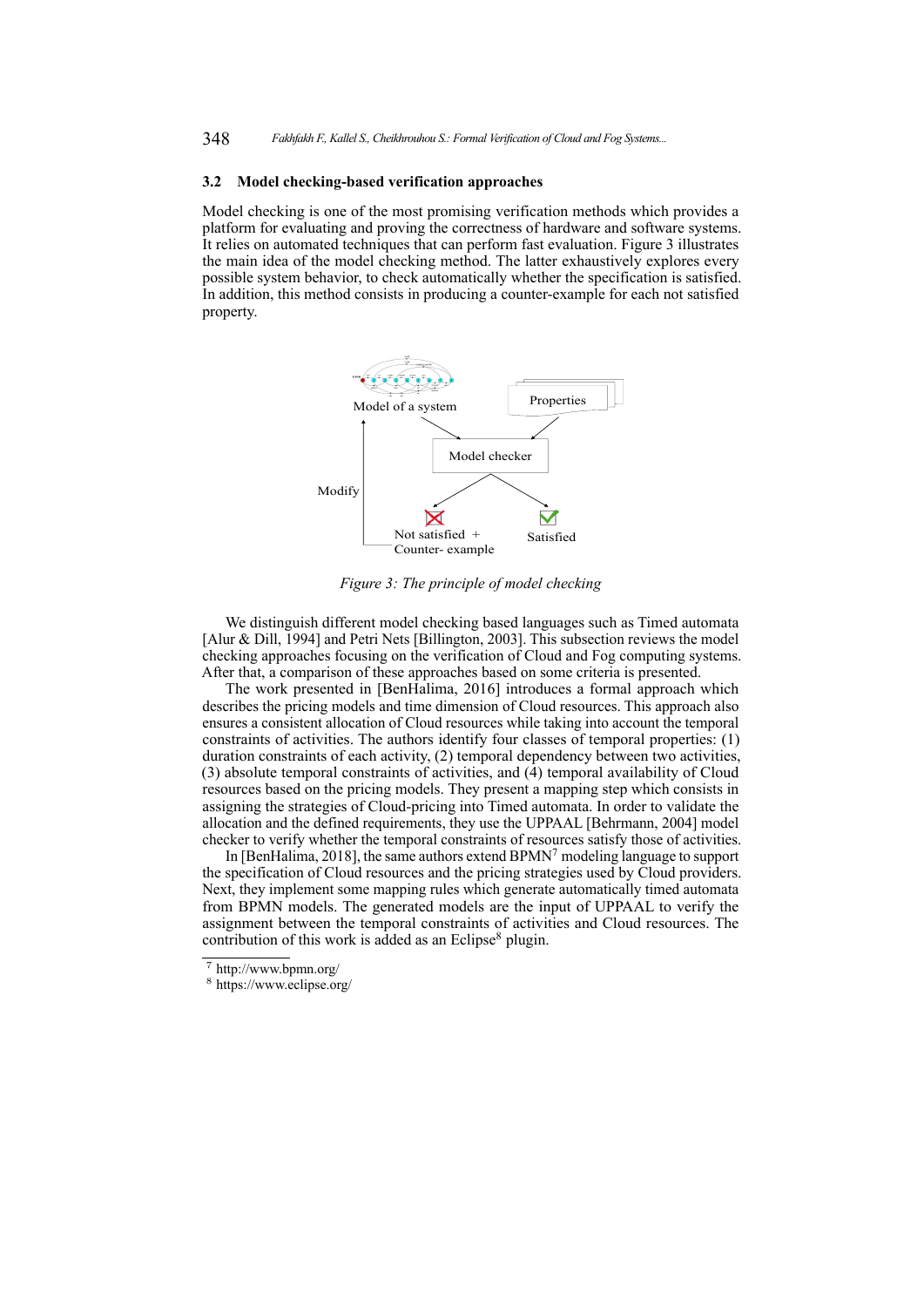Another recent approach is proposed by Cheikhrouhou et al. [Cheikhrouhou, 2019]. It consists in formally specifying, verifying, and deploying time-aware business processes in a mono-Cloud and multi-Fog context. The studied business processes are limited by time constraints whose satisfaction requires placing their activities and data in the adequate hosts, whether Cloud, Fog, or either.

In another proposal, Keshanchi et al. [Keshanchi, 2017] introduce an improved genetic algorithm for task scheduling in Cloud environment. This algorithm consists in initializing the population. Next, the assignment of tasks to resources is performed and the fitness value of each chromosome is determined. The elitism selection policy is used to select the best chromosome at each iteration. To analyze the correctness of the algorithm, a behavioural model is proposed and verified using PAT<sup>9</sup> and NuSMV [Cimatti, 2000] model checkers. The verification results of theses tools are compared in terms of the verified properties.

In [Mohamed, 2015], the authors propose an automatic model for the management of Cloud resources. To do so, they extend the Open Cloud Computing Interface [Metsch, 2010] for describing this model. In addition, a formal approach for the elasticity of business processes is presented. In order to demonstrate the efficiency of this approach, realistic scenarios of Cloud environment are introduced.

Etchevers et al. [Etchevers, 2017] introduce a self-deployment protocol for running various virtual machines (VMs) in the Cloud. This protocol includes a platform which facilitates the interaction between users ans IaaS based applications. It can also detect network and VMs failures and handle them. In order to evaluate the correctness of the proposed protocol, the authors use LOTOS [Champelovier, 2011] specification language. They are interested in verifying some properties which must be satisfied in the design phase and during the protocol execution.

Another trend [Puthal, 2018] aims at proposing a new load balancing architecture which consists of two main parts. The first one aims to ensure secure authentication of Fog datacenters before task allocation. The second part focuses on getting load information. In order to ensure the correctness of the proposed solution, they present a formal security model proved using Scyther tool<sup>10</sup> which adopts Security Protocol Description Language (SPDL). In this model, they define two roles which are intended to the authentication initiator and the authentication destination.

In another proposal [Ouchani, 2018], the author proposes a security analysis methodology to verify security and functional properties of IoT systems. To prove the functional correctness of these systems, five steps are developed. These steps consists in defining the IoT components and formalizing the system architecture. After that, the IoT requirements are expressed in probabilistic computation tree logic (PCTL) and the IoT model is given as input of PRISM language. Finally, PRISM verifies the correctness of the requirements on the IoT model.

Furthermore, in [Zahra, 2017], the authors deal with the security issues encountered when outsourcing data from the Fog client to the Fog node. They propose a control algorithm which ensures a secure communication between client and node. This algorithm is based on Shibboleth protocol which guarantees user's privacy and authentication. To prove the correctness of the proposed algorithm, the authors formally verify some basic security properties using High Level Petri Nets (HLPN) [Jensen, 1983] and Z3 solver [de Moura, 2008]. They adopt the deductive verification which is one of the most rigorous techniques to ensure software satisfies its requirements.

<sup>9</sup> http://pat.sce.ntu.edu.sg/

<sup>10</sup> https://people.cispa.io/cas.cremers/scyther/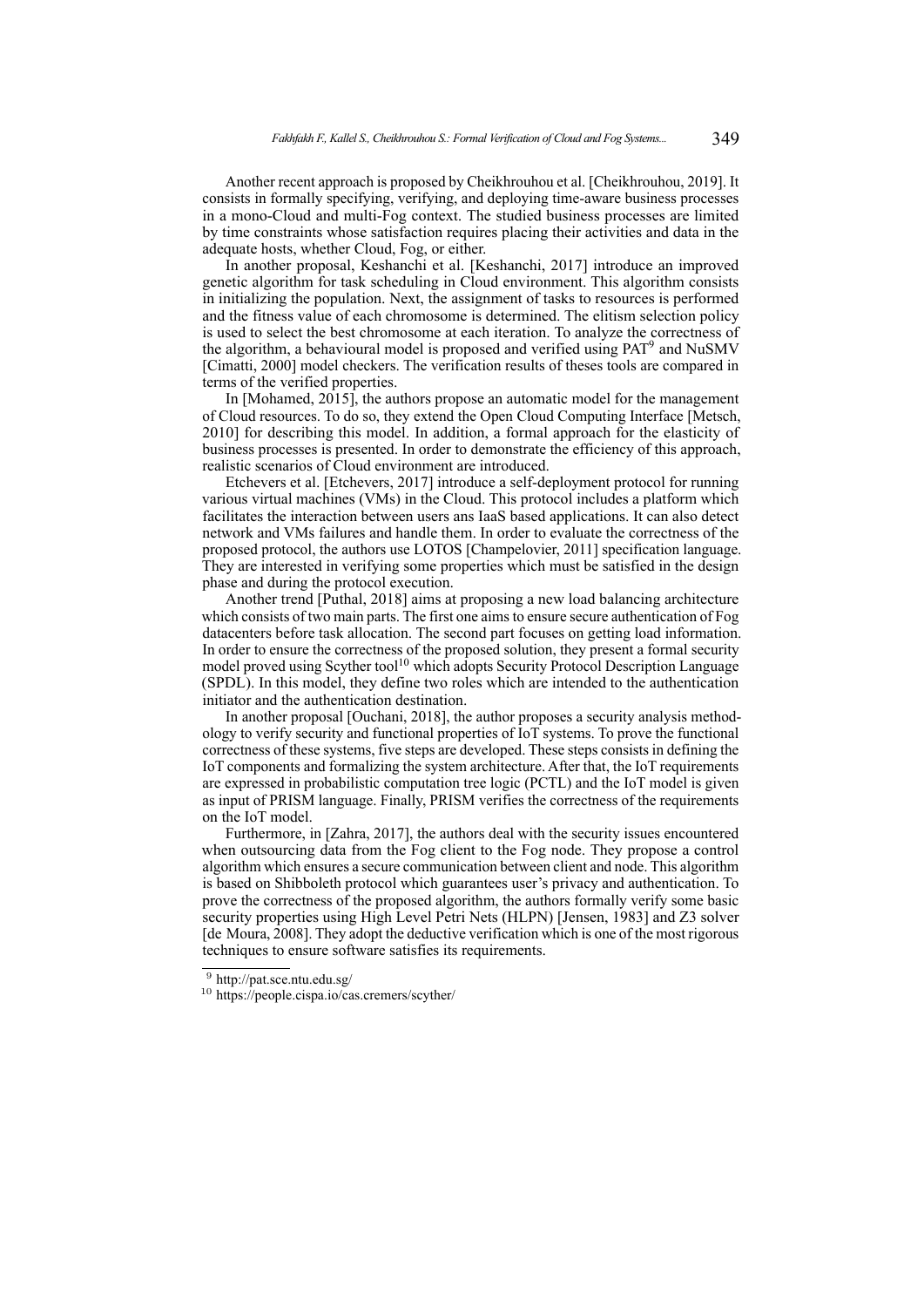In [Toor, 2019], an energy-aware scheme is introduced for Fog-IoT environments. It consists in modifying the devices speed based on dynamic frequency scaling to overcome energy consumption. The correctness of the proposed scheme is formally verified through UPPAAL tool while adopting Blockchain technology to secure transactions. Some safety properties related to the weather and battery behaviours are considered.

Zitouni et al. [Zitouni, 2019] introduce an architecture to control the urban traffic light. Their main purpose is to use IoT platform to interconnect traffic lights and street'infrastructures. In order to prevent inconsistent cases, the authors specify and verify the traffic light states using timed automata. They guarantee that the change of lights' colors is based on the arrival of new priority vehicle.

In [Jung, 2015], the authors propose an integration platform which consists of a wireless body area network and Cloud Computing. This platform relies on a transmission control protocol which ensures the communication between network devices. A formal model based on timed automata is developed to ensure the construction of efficient networks. In fact, it enables the verification of some specification properties (such as the timing parameters of nodes, network connectivity, and the absence of deadlock) and the localization of any fault in the protocol design.

Authors in [Kochovski, 2019] present a decision making method which ensures the placement of databases deployed in a Cloud-Fog environment. This method uses stochastic Markov models (MDP) to provide a formal guarantee to software engineers. A new orchestration approach is introduced to automate the whole process using PRISM tool $11$ .

Sahli et al. [Sahli, 2017] address the behavioural and structural aspects of elastic systems based on Cloud Computing. These aspects increase the difficulty of modeling and implementing such systems. In order to handle this problem, the authors propose a formal model based on Bigraphical Reactive Systems (BRS) [Milner, 2001] and using BigMC tool [Perrone, 2012]. Particularly, they use bigraphical reaction rules to describe the behaviour of Cloud-based elastic systems in terms of client/application interactions and elasticity strategies. An example running on the top of Amazon Elastic Compute Cloud [Varia, 2014] infrastructure is presented to demonstrate the performance of the proposed approach.

In [Bouanaka, 2019], Bouanaka et al. propose a formal model for specifying cloud systems structure and its dynamics in terms of quality driven elasticity strategies. This model aims at resolving the non-determinism problem that can take place while selecting the elasticity policy. This is achieved by quantifying the elasticity strategies cost and resource usage to have a fully-probabilistic model that associates a cost attribute to each resource.

In [Khebbeb, 2020b], Khebbed et al. introduce a new formal model to verify Cloud-Fog self-adaptation that aims et achieving a trade-off between low latency and resources quantity. This model consists in modeling Cloud and Fog layers to identify the required adaptation actions. Also, an orchestrator is used to decide which action must be triggered to adapt Cloud and/or Fog layers.

The recent work of Khebbeb et al. [Khebbeb, 2020a] consists in proposing a formal approach based on BRS to specify the elastic behaviours of Cloud systems. It focuses on application and infrastructure Cloud layers to handle resources provisioning and deprovisioning. In addition, various strategies that enable horizontal and vertical scale are introduced and verified.

According to the reviewed approaches based on the model checking method, we

<sup>11</sup> www.prismmodelchecker.org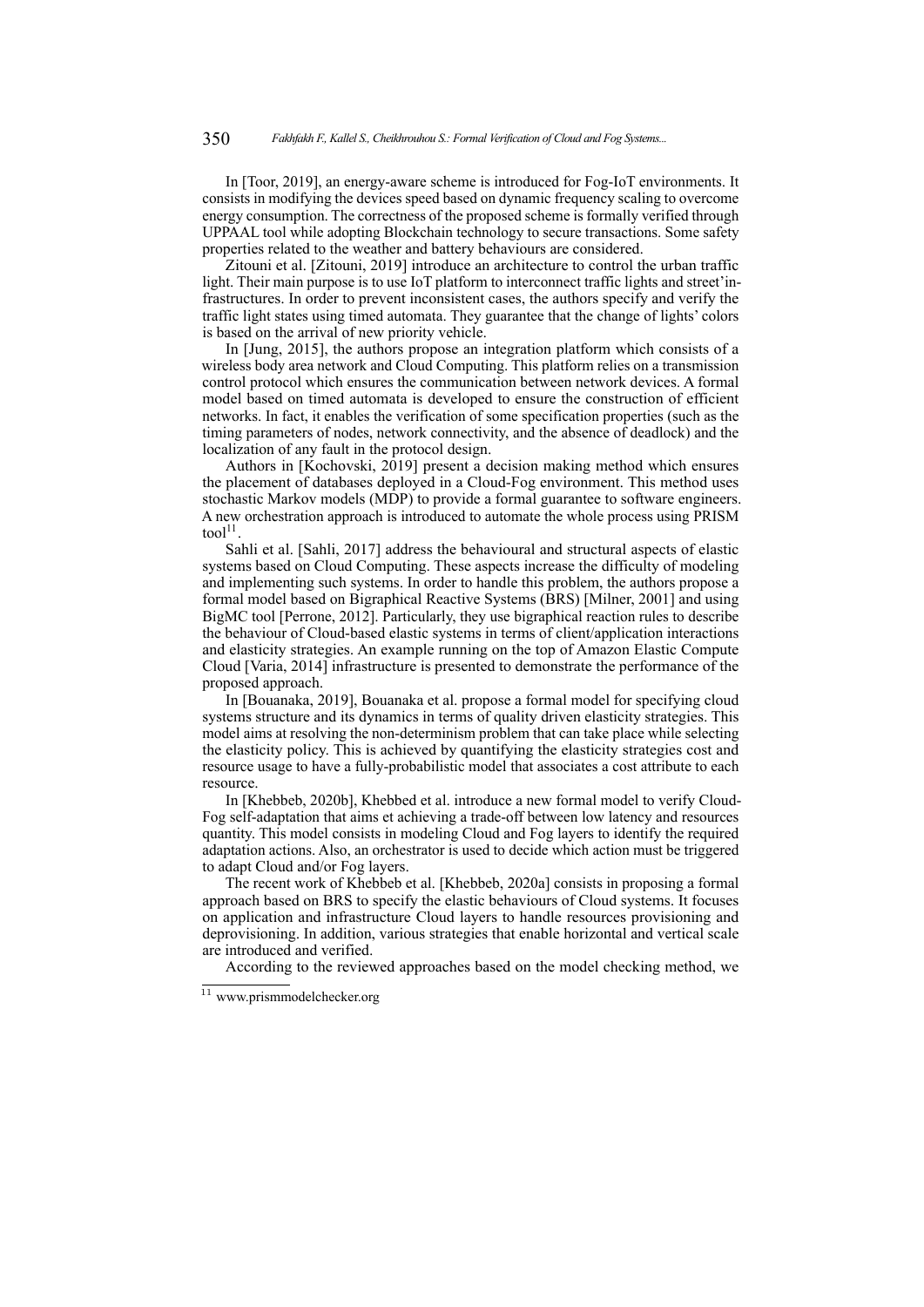present in Table 3 their comparison in terms of some metrics. These metrics include the formal modeling language, verification tool, verified properties, application domain, and execution environment.

#### **3.3 Theorem proving-based verification approaches**

Theorem proving is a powerful correctness method that is based on mathematical logic. It can deal with complex formalisms and ensure the correctness of properties which contain assumptions and fundamental theory. In Figure 4, we present the main idea of the theorem proving method. The latter consists in expressing the system behavior as mathematical formulas and generating a set of proof obligations using a proof assistant. These proof obligations can be proved automatically or semi-automatically with human interaction. If a proof obligation cannot be verified, it is essential to modify the formal specification.



*Figure 4: The principle of theorem proving*

The most popular formal methods based on the theorem proving are Coq<sup>13</sup>, Z [Spivey, 1992], and Event-B [Abrial, 2010]. In this subsection, we review the selected approaches which have adopted theorem proving for ensuring the correctness of Cloud and Fog computing systems. These papers are based on deductive verification technique that consists in carrying out derivations and establishing a rigorous mathematical proof that a given program meets its specification. A comparison of the presented approaches is illustrated in Table 4.

Boubakar el al. [Boubaker, 2016] introduce a formal model for verifying the correctness of Cloud resources assignment using the Event-B method. This model specifies some properties related to the resource requirements both at design time and at runtime. In addition, the authors define the different states of a resource instance during its life cycle. They use a real scenario of a business process from France Telecom/Orange labs to illustrate their approach. The presented scenario is a supervision process which deals

 $12$  http://www.tcs.hut.fi/Software/maria/index.en.html

<sup>13</sup> https://coq.inria.fr/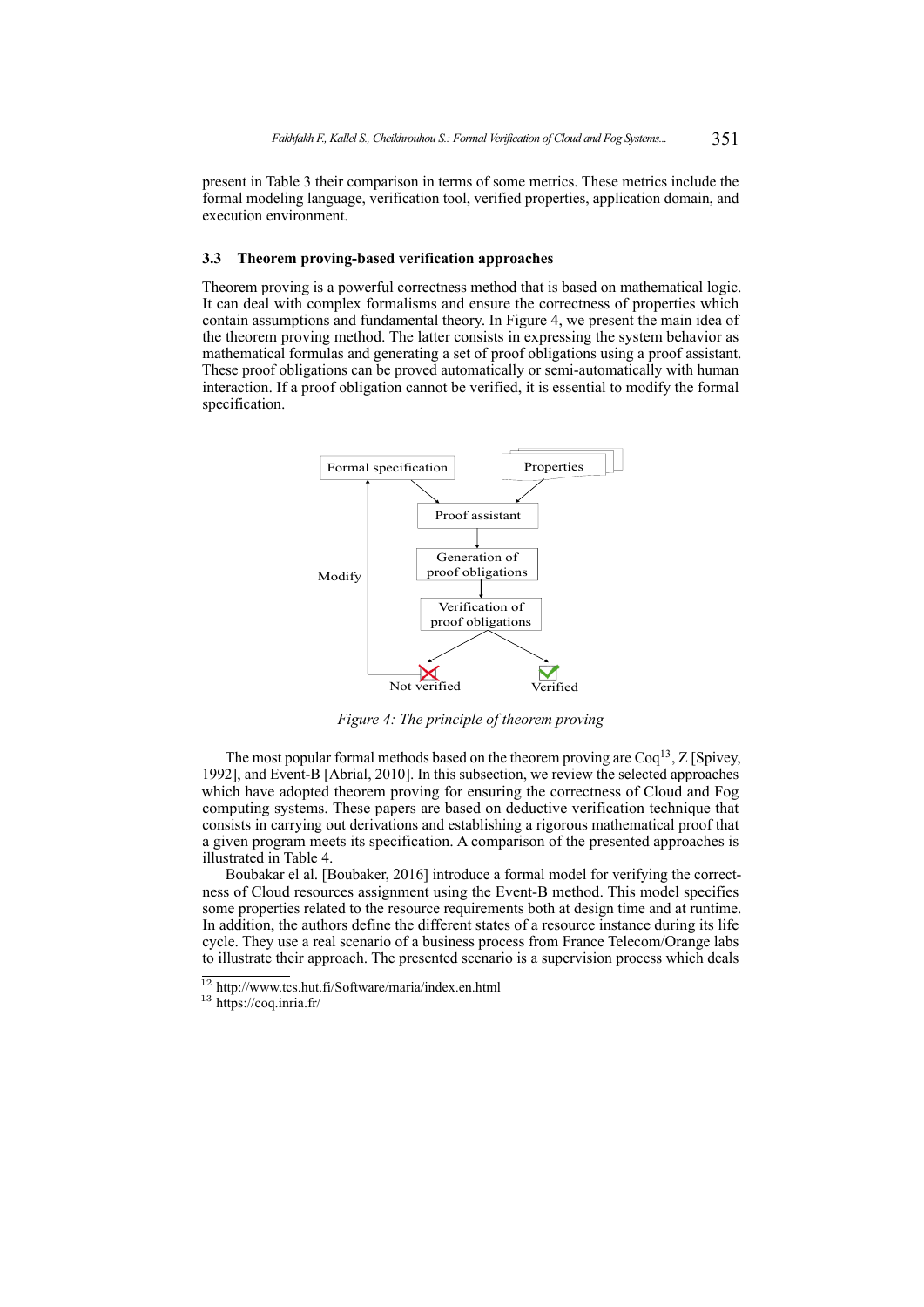| References              | <b>Modeling</b><br>languages | <b>Verification</b><br>Tools             | Verified<br>properties                                                     | <b>Application</b><br>domains        | $C$ loud<br>Fog    |
|-------------------------|------------------------------|------------------------------------------|----------------------------------------------------------------------------|--------------------------------------|--------------------|
| [Mohamed, 2015]         | <b>HLPN</b>                  | <b>SNAKES</b>                            | Resource<br>allocation                                                     | <b>Business</b><br>process           | Cloud              |
| [Jung, $2015$ ]         | Timed<br>automata            | UPPAAL                                   | Deadlock+<br>Network<br>connectivity                                       | Healthcare                           | Cloud              |
| [Zeng, $2016$ ]         | Petri nets                   | Maria <sup>12</sup>                      | Security                                                                   | <b>Business</b><br>process           | Cloud              |
| [Berrima, 2017]         | Applied<br>Pi<br>Calculus    | ProVerif                                 | Security                                                                   | Data storage                         | Cloud              |
| [Keshanchi, 2017]       | Petri<br>nets<br>+LTL        | NuSMV +PAT                               | Resource<br>allocation                                                     | <b>Business</b><br>Process           | Cloud              |
| [Zahra, 2017]           | <b>HLPN</b>                  | Z3 solver                                | Security                                                                   | IоT                                  | Cloud<br>$+Fog$    |
| [Etchevers, 2017]       | <b>LOTOS</b>                 | <b>CADP</b>                              | Safety                                                                     | Data storage                         | Cloud              |
| [Sahli, 2017]           | <b>BRS</b>                   | <b>BigMC</b>                             | Resource<br>allocation                                                     | <b>Business</b><br>process           | Cloud              |
| [BenHalima, 2018]       | Timed<br>automata            | UPPAAL                                   | Temporal<br>properties<br>∔Rêsource<br>allocation                          | <b>Business</b><br>process           | Cloud              |
| [Puthal, 2018]          | <b>SPDL</b>                  | Scyther                                  | Security                                                                   | IоT                                  | Cloud<br>$+Fog$    |
| [Ouchani, 2018]         | <b>PCTL</b>                  | PRISM                                    | Security<br>+Safety                                                        | <b>IoT</b>                           | $C$ loud<br>$+Fog$ |
| [Moudjari, 2018]        | <b>BRS</b>                   | BigMC                                    | Elasticity                                                                 | Transportation                       | Cloud              |
| [Khebbeb, 2018]         | <b>BRS</b><br>+Maude         | BigMC                                    | Elasticity<br>+Resource<br>allocation                                      |                                      | Cloud              |
| [Bouanaka, 2018]        | PSMaude                      | PCTL                                     | Elasticity                                                                 | Booking<br>system                    | Cloud              |
| [Kochovski, 2019]       | <b>MDP</b>                   | PRISM                                    | Resource<br>allocation                                                     | <b>IoT</b>                           | Cloud<br>+Fog      |
| [Zitouni, 2019]         | Timed<br>automata            | UPPAAL                                   | Deadlock                                                                   | Transportation                       | Cloud<br>$+Fog$    |
| [Toor, 2019]            | Timed<br>automata            | UPPAAL                                   | Safety                                                                     | Smart cities                         | Cloud<br>+Fog      |
| [Bouanaka, 2019]        | PSMaude                      | PSMaude                                  | Elasticity<br>+Resource<br>allocation<br>+Mobility                         | Booking<br>system                    | Cloud              |
| [Latreche, 2019]        | Maude                        | Timed<br>Com<br>putational<br>Tree Logic | Resource<br>allocation<br>+Temporal<br>properties                          | Real time<br>applications            | Cloud              |
| [Bouheroum, 2019] BRS   |                              | BigraphER                                | Security                                                                   | Oil and Gas Re-Cloud<br>finery Plant | +Fog               |
| [Cheikhrouhou,<br>20191 | Timed Petri<br>Net           | <b>TINA</b>                              | Temporal<br>properties                                                     | <b>Business</b><br>process           | Cloud<br>$+Fog$    |
| [Khebbeb, 2020a]        | Maude                        | BRS +LTL                                 | Elasticity                                                                 | The Steam digi-<br>tal library       | Cloud              |
| [Khebbeb, $2020b$ ]     | Maude +LTL Maude             |                                          | Temporal<br>properties<br><sup>∓</sup> Resource<br>allocation<br>+Mobility | Smart cities                         | Cloud<br>+Fog      |

*Table 3: Comparison of model checking approaches*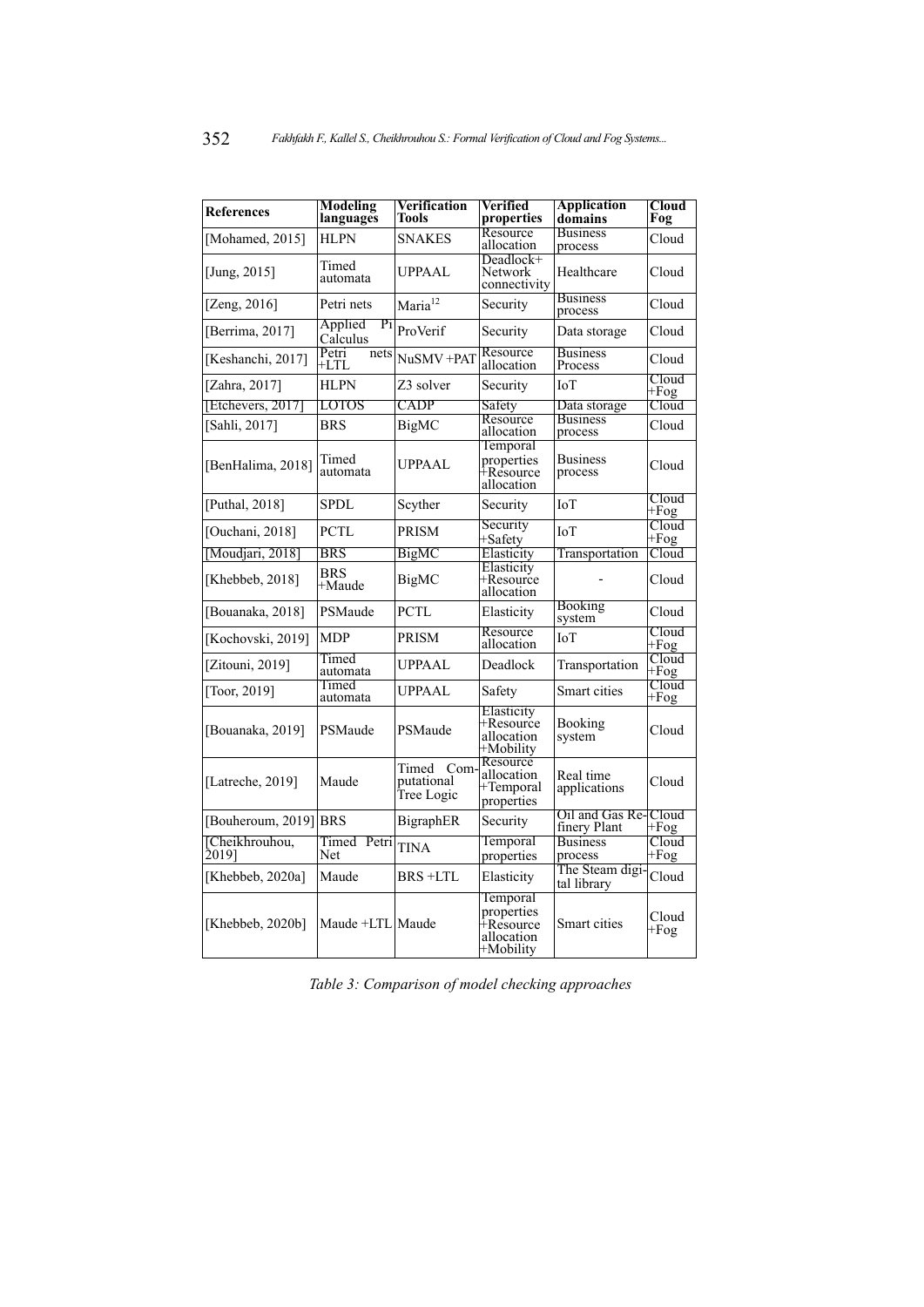with complaints signals raised by a customer. The activities of this process need three types of Cloud resources (compute, network, and storage).

In the same context, Graiet et al. [Graiet, 2017] extend the formal model already proposed to check the behavioural inconsistencies that may occur during execution thanks to the concept of events in Event-B. In fact, events can specify runtime behaviour of the activity execution while consuming a Cloud resource. A case study from an industrial partner is used to demonstrate the feasibility of the the proposed approach.

The contribution of the approach cited in [Lahouij, 2018] ensures the correctness of Cloud composite services. It aims to avoid incorrect composition behaviour and unnecessary execution for an erroneous composition. The formalization of the proposed model is developed using the Event-B formal method. Two abstraction levels are presented. The first one specifies the behaviour of Cloud composite services and the second level aims to verify the resource allocation. The correctness of the proposed formalization is verified by means of proof obligations and Prob tool [Leuschel, 2008] which is integrated in the Rodin platform [Abrial, 2010a].

Another attempt to guarantee the correctness of Cloud resource allocation is described by Fakhfakh et al. [Fakhfakh, 2018]. It introduces a formal model using the Event-B method. This model is based on the refinement technique to check the correctness of resources behaviour for dynamic Workflow applications. This model takes into account the shareability property which consists in assigning a resource to more than one task instance. In order to respond to the requirements of dynamic Workflows at runtime, they specify the elasticity property of resources and the life cycle of a resource instance. The authors consider three adaptation actions which aim at inserting, deleting, and substituting a task. In Listing 1, we present an example of four invariants specified using the Event-B formal method. The first one (inv1) introduces the variable *W F*\_*Resources* that represents the resources used to run a given workflow. This variable is a subset of *RES* which defines all the available resources. In addition, the allocation dependency between a task and its resources is formally defined through the variable AllocDep (inv2). inv3 specifies that a cloud resource can be shareable or non-shareable. Then, a new variable, named "Shareable" is defined as a total function which determines whether the resource is shareable or not. According to inv4, each resource assigned to many tasks is necessarily shareable.

- 
- 
- $\begin{array}{l} \texttt{inv1}: \,\, WF\_Resources \subseteq RES \ \texttt{inv2}: \,\, AllocDep \in WF\_Resources \to \mathbb{P}(Tasks) \ \texttt{inv3}: \,\, Shareable \in WF\_Resources \to BOOL \ \texttt{inv4}: \,\, \forall res\cdot res \in WF\_Resources \land (card(AllocDep[\{res\}]) > 1 \Rightarrow Shareable(res) = TRUE) \end{array}$ *Listing 1: An example of Event-B code [Fakhfakh, 2018]*

The contribution of Alam et al. [Alam, 2017] introduces a model which facilitates the resource sharing amongst different tenants. It also present four algorithms which aim at capturing the manner in which a user activates, delegates or revokes a permission. In order to formalize these algorithms, the authors use Z language [Bowen, 1995]. The correctness and the security of these algorithms are demonstrated thought  $Z3$  solver<sup>14</sup>.

According to the reviewed approaches based on theorem proving method, we depict in Table 4 a comparison of the existing studies in terms of some criteria.

<sup>14</sup> https://github.com/Z3Prover/z3/wiki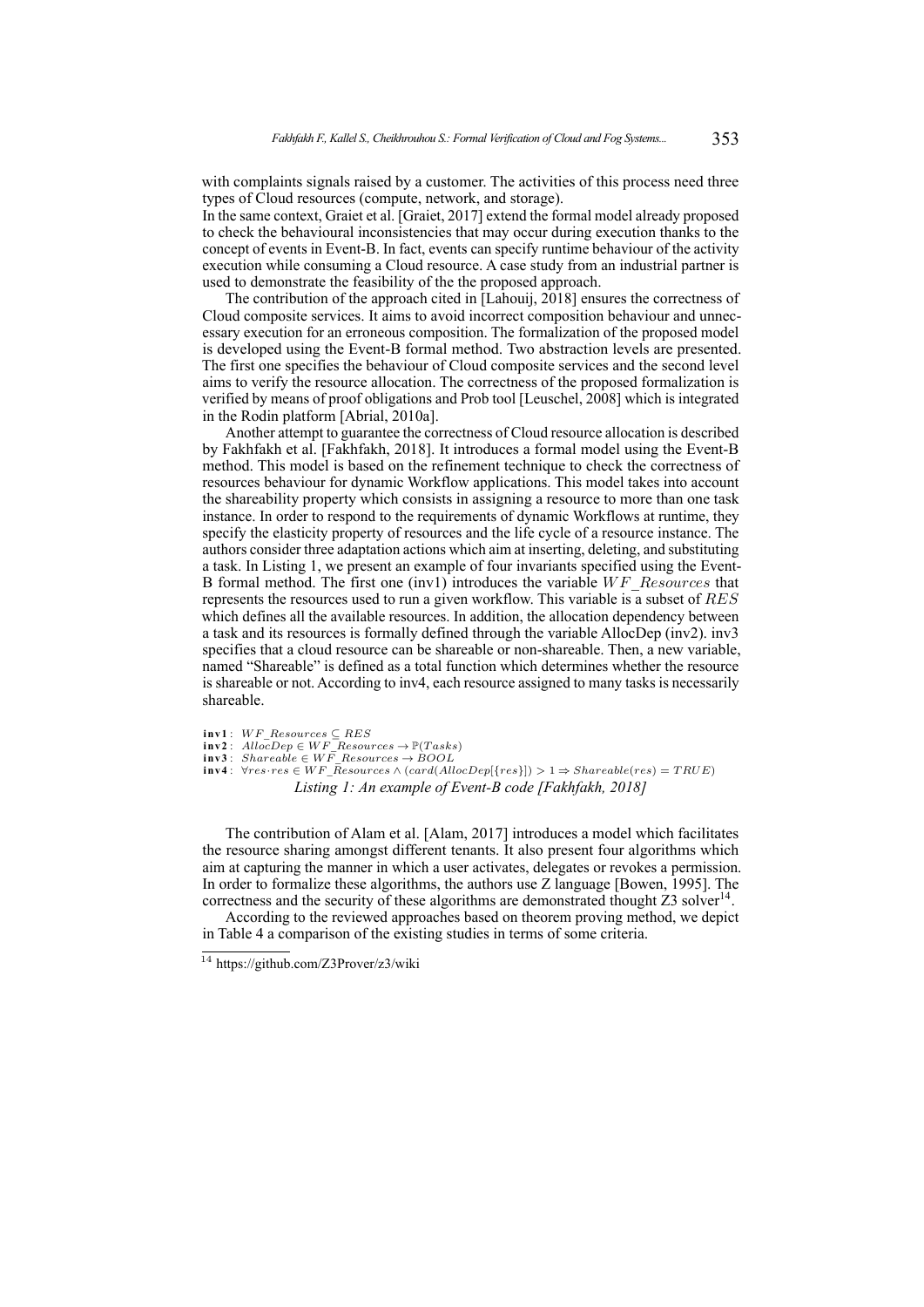| <b>References</b> | <b>Modeling</b><br>languages | <b>Verification</b><br><b>Tools</b> | Verified<br><b>Properties</b>              | <b>Application</b><br>domains                     | Cloud/Fog |
|-------------------|------------------------------|-------------------------------------|--------------------------------------------|---------------------------------------------------|-----------|
| [Boubaker, 2016]  | Event-B                      | Rodin                               | Resources<br>allocation                    | Customer sig-<br>nalization pro-<br>cess          |           |
| [Graiet, 2017]    | Event-B                      | Rodin                               | Resource<br>allocation                     | Business pro-<br>cess                             |           |
| TAlam, 2017T      | $Z$ language                 | Z3 solver                           | Security                                   | Process of del-Cloud<br>egating a per-<br>mission |           |
| [Fakhfakh, 2018]  | Event-B                      | Rodin                               | Resource<br>allocation                     | Business pro-<br>cess                             |           |
| [Lahoui], 2018]   | Event-B                      | Rodin                               | <b>Deadlock</b><br>⊬Resource<br>allocation | Service<br>composition                            |           |

*Table 4: Comparison of theorem proving approaches*

### **4 Analytical Discussion**

In this section, we present an analytical discussion related to the studied approaches of formal verification in Cloud and Fog computing. Our discussion responds to the research questions introduced in Section 2.

• RQ1: *Which formal verification methods are typically used for Cloud and Fog approaches ?*

In order to answer RQ1, we study the distribution of formal verification methods that are applied for Cloud and Fog approaches. We can see that most of the reviewed articles  $(61%)$  have used the model checking method to ensure the correctness of Cloud and Fog systems. Indeed, this method is easy for developers to understand and it relies on automated techniques that can achieve a faster evaluation. Some papers have adopted handwritten proofs-based method which does not require time and effort to master a formal language. Nevertheless, it is error-prone especially in the case of complex systems. So, it is acceptable that it has 25% usage to evaluate Cloud and Fog approaches. In addition, we notice that only few papers (14%) have adopted theorem proving despite the effective correctness of this method that can deal with complex formalisms. However, it consists in using hard-proof mechanisms which require the user's interaction such as using proof tactics and adding invariants.

• RQ2: *Which formal modeling languages are adopted to specify Cloud and Fog systems ?*

To answer to RQ2, we study the percentage of the modeling languages used to specify Cloud and Fog computing systems. We observe that Timed automata is the most used (15%) in model checking based approaches. It is a graph based notation which formalizes the behavior of time-constrained systems. In addition, Event-B is a popular modeling language that has 15% usage for theorem proving based approaches. It makes the proofs easier through the use of the refinement technique.

• RQ3: *Which verification tools are used by each solution ?* To answer to RQ3, we study the statistical percentage of the verification tools applied in this literature review based on the studied papers. We notice that most of the existing approaches have adopted UPPAAL (14%) and Rodin (14%) tools for the verification of Cloud and Fog systems.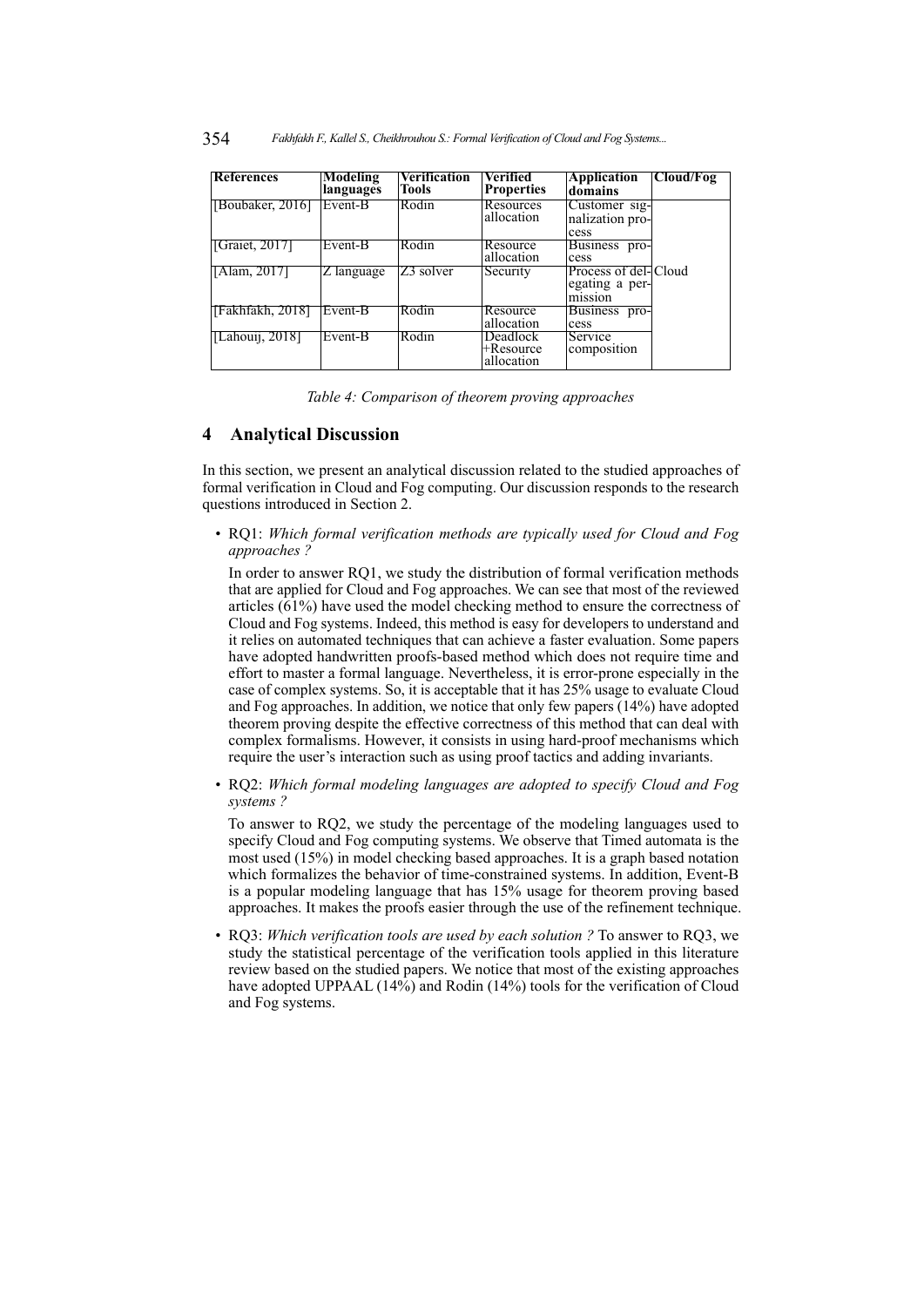• RQ4: *Which correctness properties are verified in the Cloud and Fog Computing approaches ?*

With regard to RQ4, we analyze the repartition of the supported properties based on the surveyed papers. We notice that the largest rate of the existing works (33%) is interested in verifying properties related to the resource allocation. Besides, a great attention (27%) has been given to the correctness of safety properties. Moreover, multiple research efforts (25%) have attempted to verify security-related properties. Also, a little consideration (8%) has been given to the temporal properties of Cloud and Fog systems. Finally, there are only 7% of the studied publications that have considered other properties such as deadlock and mobility.

• RQ5: *What are the studied application domains addressed in the existing works ?*

In order to answer RQ5, we study the distribution of the application domains in the studied papers. We notice that Cloud and Fog Computing are increasingly used (36%) for deploying and executing business processes. In fact, they allow companies to optimize their processes by offering virtualized resources on demand. Then, the execution can be performed with low operating cost and at a high level of performance. Besides, we can see that 23% of the reviewed articles are interested in IoT based systems which have become very useful in everyday life. Moreover, transportation systems have been exhaustively verified (20%) in Cloud and Fog environment. Indeed, these systems have improved the efficiency of road safety as well as the comfort of both passengers and drivers. Some research efforts attempt to verify data storage systems (5%) and real time applications (2%) using formal methods. Finally, the healthcare and smart city domains are not well addressed in the literature despite their importance for the human life.

### **5 Open issues**

Studies show that Fog computing has been more efficient than Cloud computing in the deployment of smart devices and the scheduling of IoT systems which require real-time services. Indeed, Fog computing acts as an intermediate layer between Cloud and client layers to decrease the delay of processing and communication times, as well as the financial cost. As mentioned in [Mahmud, 2018], Fog computing has become one of the major research domain in academia and business perspectives. It has the potential to be adopted in any application that is latency sensitive, such as healthcare, Vehicular Ad-hoc NETworks (VANETs), and smart cities. In this section, we identify the main formal verification subjects in Fog computing that have not been well addressed in the literature to pave the way for future studies as new challenges:

• Resource allocation is one of the major challenge to the adoption of Cloud and Fog Computing. Unlike Cloud resources, Fog devices are highly dynamic and geographically distributed which makes the problem quite difficult. In the literature, several researches have attempted to address the resource allocation problem in Cloud environments. Different assumptions have been considered and various optimisation strategies have been proposed to have an efficient service allocation. These strategies intended for Cloud computing have to be adapted to Fog computing. In addition, several pricing strategies have been adopted by Cloud providers. However, there is a lack of pricing strategies for Fog based services and users encounter difficulty in identifying the appropriate providers. So, the adoption of a proper pricing strategy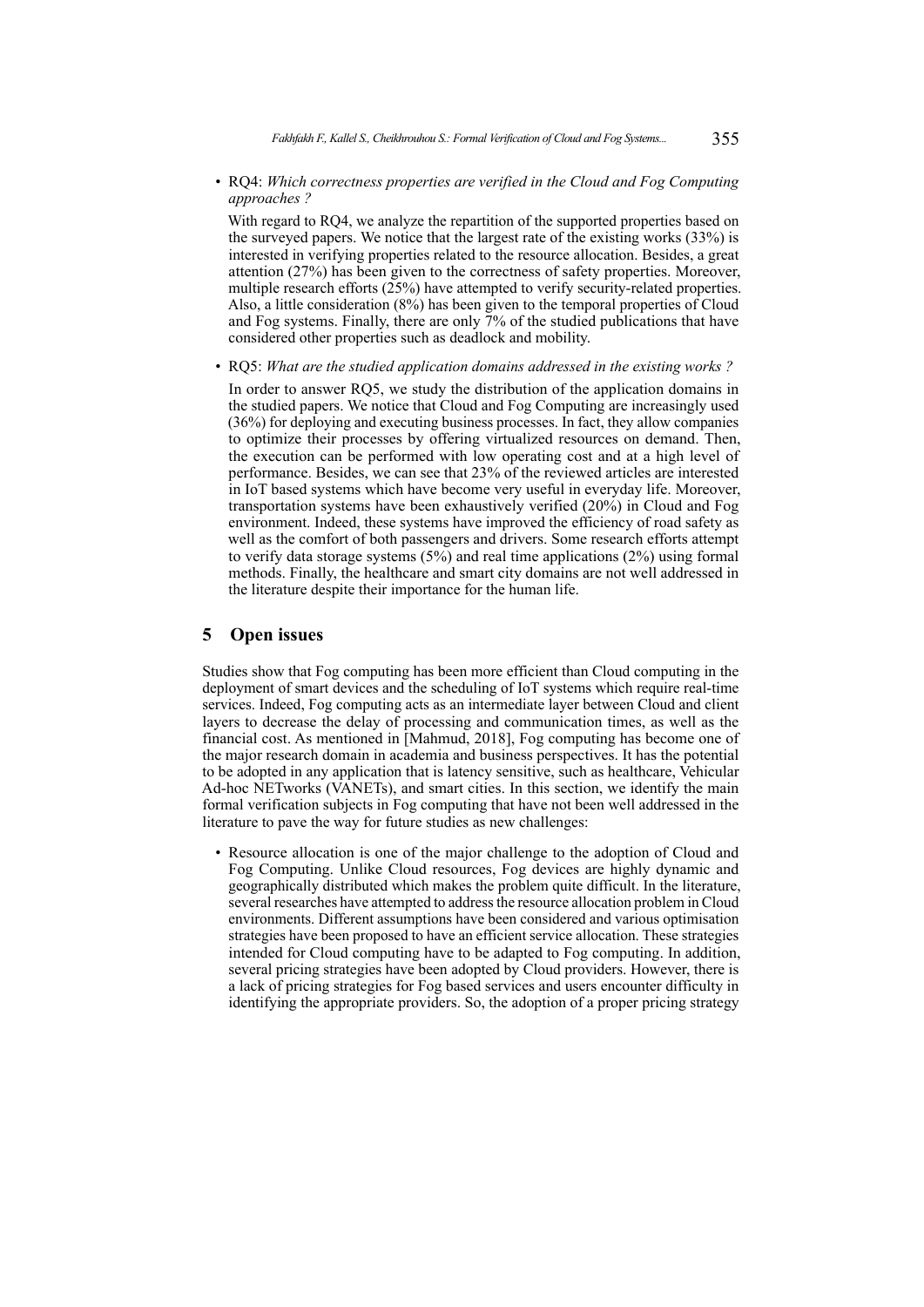will be a promising contribution in the domain of Fog computing. In this context, it is important to notice that without verification, the performance of resource allocation algorithms can not be ensured and can not be adopted with confidence especially for real time systems.

- IoT-based healthcare systems provide remote monitoring services and enhance the quality of care. The IoT generates huge amounts of data that require massive storage and computing resources. Cloud computing has been widely adopted to handle these challenges since it provides a low cost deployment, scalable resource allocation, and huge storage capacities. However, it cannot be considered as an efficient solution for healthcare systems which need real-time response in emergency situations. In this context, Fog computing has been introduced as an efficient technology to gather information very quickly and send response in time. Nowadays, there is a significant number of papers that use Fog computing in healthcare systems [Kraemer, 2017] [Kumari, 2018]. Little effort is spent to verify correctness of healthcare systems in Cloud environment. Nevertheless, the formal verification of Fog based solutions for healthcare is an essential issue that has to be considered before their implementation.
- Smart city is a new trend that is developed due the rapid growth of IoT. It aims to make life more comfortable by providing various services enabling the monitoring and the management of remote devices. The Fog Computing architecture has several benefits over the Cloud architecture for the control of smart city and the support of real time interactions. The evaluation of smart cities is a challengeable task for ensuring the correctness of their behaviours using formal methods. Several attempts have adopted Cloud and Fog computing for smart cities. However, only few ones addressed the verification of functional and non-functional properties related to these applications.
- Similar to Cloud computing but with different characteristics, Fog computing devices face serious security problems that have drawn the attention of the research community [Al-Noman Patwary, 2020][Zhang, 2018]. In fact, they are compromised by several attacks that can perform malicious tasks. Security solutions for Cloud cannot directly applied to Fog due to its heterogeneity, mobility, and distribution. Blockchain has been introduced as a promising technology to build a secure infrastructure in Fog [Islam, 2019]. It can be used to ensure the authentication and reputation of IoT devices and Fog nodes. The integration of Blockchain and Fog Computing has been recently explored in the literature. However, the literature still lacks an effective solution to verify the correctness of Blockchain based solutions.

### **6 Conclusion**

In this paper, we addressed the correctness problem of Cloud and Fog systems using formal methods. To this aim, we conducted a systematic literature review based on a set of research studies in this field. For each surveyed paper, we extracted the verification method, the modeling language, the verification tool, and the supported properties. In addition, we identified the application domains of the verification approaches. Furthermore, we presented a critical comparison of the reviewed works. Finally, we emphasized a set of research challenges that can significantly improve the existing works.

This paper could be improved by giving some hints for solving the existing problems for each studied research work. Furthermore, these works could be assessed by (i) applying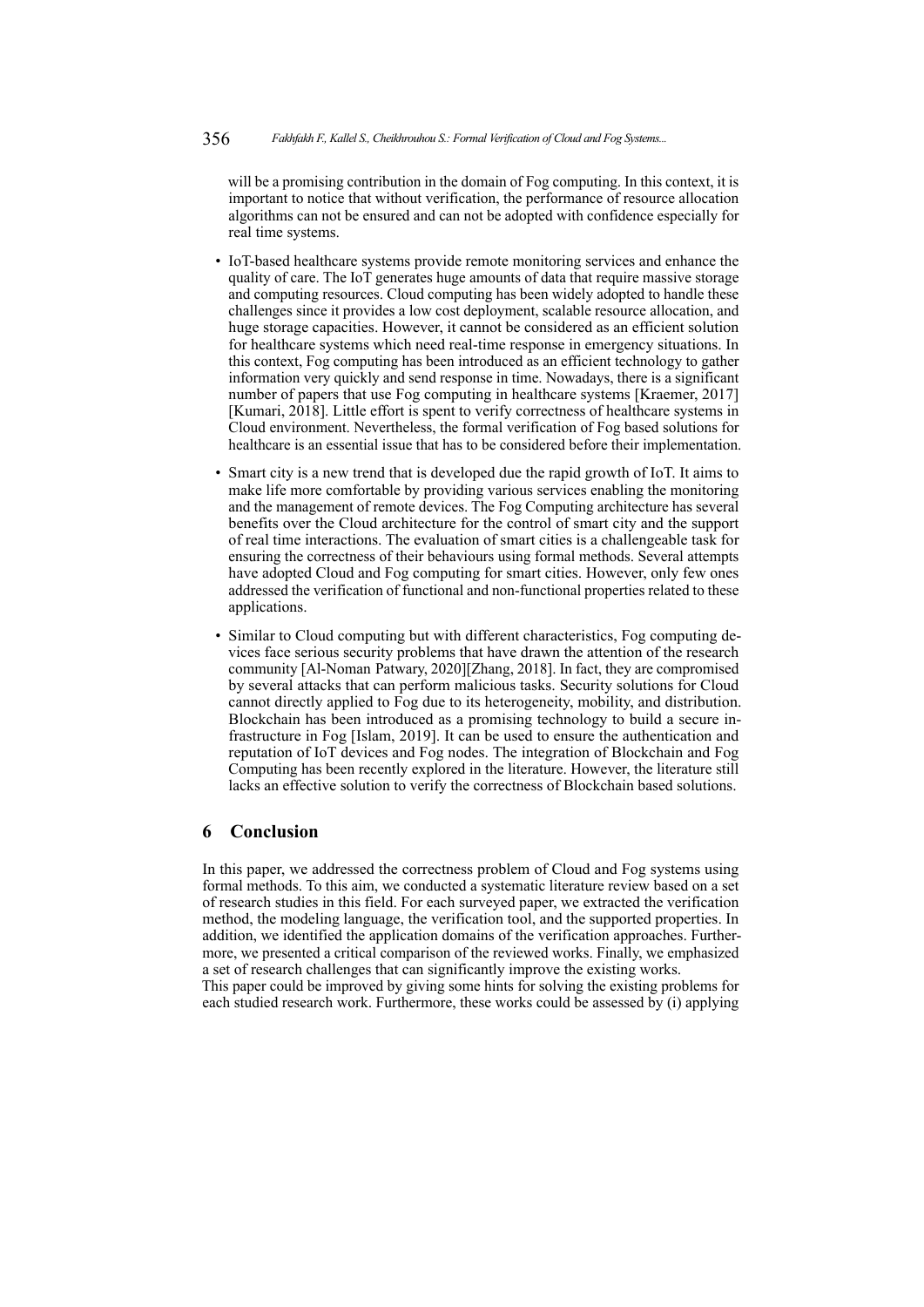metric based indicators for evaluation such as the existence, richness, size and diversity of data sets used for evaluation and the satisfaction level of both functional and nonfunctional properties such as QoS factors and (ii) qualitative metrics such as effectiveness (i.e., simplicity and accuracy), efficiency (i.e., time taken and features coverage). Furthermore, it could be better to enrich this Cloud/Fog landscape with Blockchain technology since these latters can work hand in hand and give promises to innovate decentralised systems.

### **Acknowledgements**

This work was partially supported by the LABEX-TA project: "Méthodes Formelles pour le Génie Logiciel" (MeFoGL).

### **References**

[Abrial, 2010] Abrial, J.-R. (2010). "Modeling in Event-B: system and software engineering". Cambridge University Press.

[Abrial, 2010a] Abrial, J.-R., Butler, M., Hallerstede, S., Hoang, T. S., Mehta, F., & Voisin, L. (2010a). "Rodin: an open toolset for modelling and reasoning in event-b". Journal of Software Tools for Technology Transfer, 12(6), 447–466.

[Al-Noman Patwary, 2020] Al-Noman Patwary, A., Fu, A., Naha, R. K., Battula, S. K., Garg, S., Kaium Anwarul Patwary, M., & Aghasian, E. (2020). "Authentication, access control, privacy, threats and trust management towards securing fog computing environments: A review". arXiv, (pp. arXiv–2003).

[Alam, 2017] Alam, Q., Malik, S. U. R., Akhunzada, A., Choo, K. R., Tabbasum, S., & Alam, M. (2017). "A cross tenant access control (CTAC) model for cloud computing: Formal specification and verification". Journal of IEEE Transactions on Information Forensics and Security, 12(6), 1259–1268.

[Alur & Dill, 1994] Alur, R. & Dill, D. L. (1994). "A theory of timed automata". Journal of Theoretical Computer Science (TCS), 126(2), 183–235.

[Amato, 2018] Amato, F., Moscato, F., Moscato, V., & Colace, F. (2018). "Improving security in cloud by formal modeling of iaas resources". Journal of Future Generation Computer Systems, 87, 754–764.

[Amziani, 2013a] Amziani, M., Melliti, T., & Tata, S. (2013a). "Formal modeling and evaluation of service-based business process elasticity in the cloud". In Proceedings of the 22nd Workshops on Enabling Technologies: Infrastructure for Collaborative Enterprises (WETICE) (pp. 284–291). Hammamet, Tunisia: IEEE Computer Society.

[Babenyshev & Rybakov, 2010] Babenyshev, S. & Rybakov, V. (2010). "Linear temporal logic Itl: basis for admissible rules". Journal of Logic and Computation,  $21(2)$ ,  $157-177$ .

[Baier & Katoen, 2008] Baier, C. & Katoen, J.-P. (2008). Principles of model checking. MIT press.

[Behrmann, 2004] Behrmann, G., David, A., & Larsen, K. G. (2004). "A tutorial on uppaal". In Proceedings of the International School on the Formal Methods for the Design of Real-Time Systems (SFM-RT) (pp. 200–236). Bertinoro, Italy: Springer.

[Berrima, 2017] Berrima, M., Lafourcade, P., Giraud, M., & Rajeb, N. B. (2017). "Formal analyze of a private access control protocol to a cloud storage". In Proceedings of the 14th Conference on e-Business and Telecommunications (ICETE) (pp. 495–500). Madrid, Spain.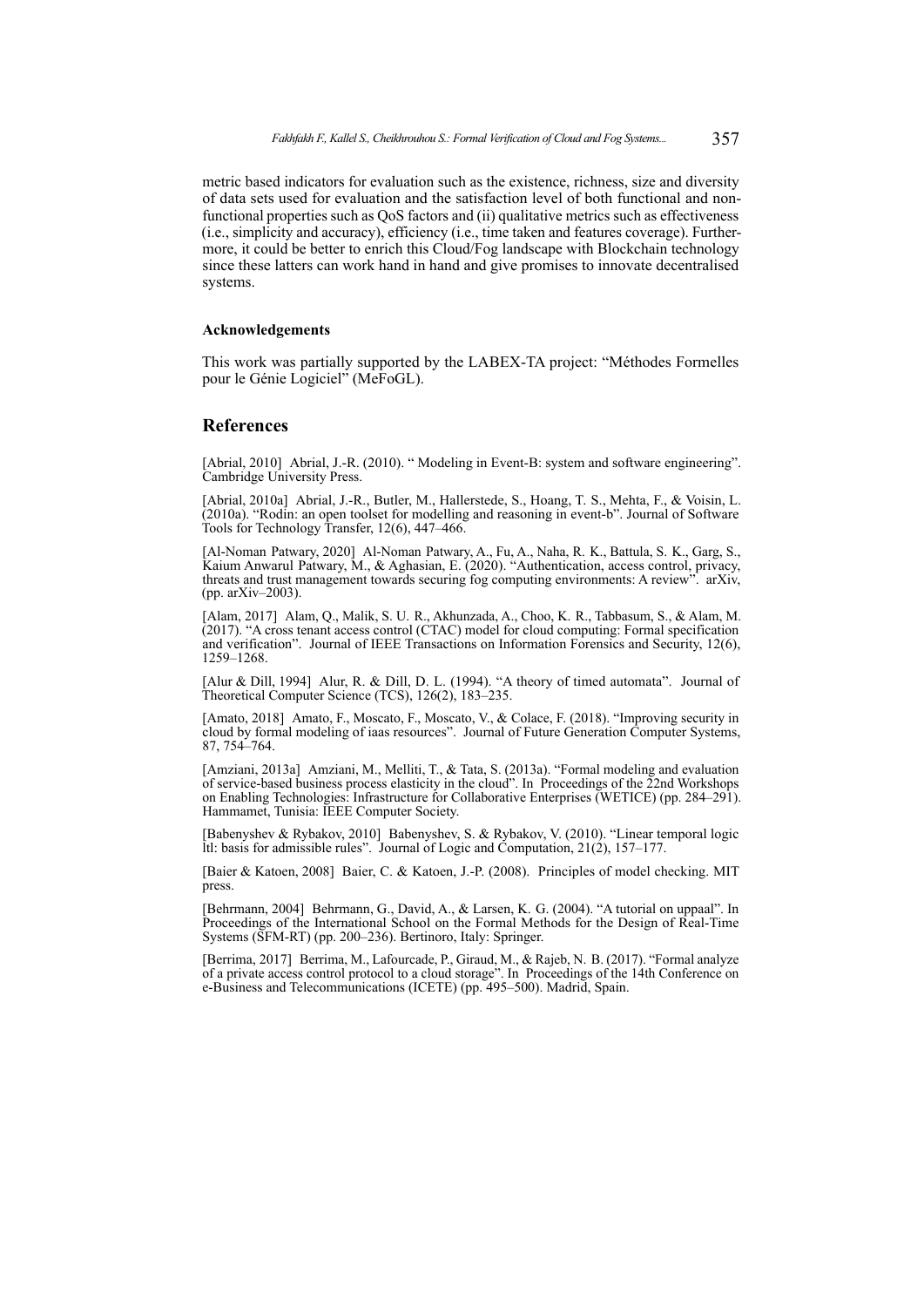[Bersani, 2014] Bersani, M. M., Bianculli, D., Dustdar, S., Gambi, A., Ghezzi, C., & Krstic, S. (2014). "Towards the formalization of properties of cloud-based elastic systems". In Proceedings of the 6th International Workshop on Principles of Engineering Service-Oriented and Cloud Systems (PESOS) (pp. 38–47). Hyderabad, India: ACM.

[Berthomieu & Vernadat, 2006] Berthomieu, B. & Vernadat, F. (2006). "Time petri nets analysis with tina". In In Proceedings of the Third International Conference on the Quantitative Evaluation of Systems (QEST) (pp. 123–124).

[Billington, 2003] Billington, J., Christensen, S., Van Hee, K., Kindler, E., Kummer, O., Petrucci, L., Post, R., Stehno, C., & Weber, M. (2003). " The petri net markup language: concepts, technology, and tools". In Proceedings of the International Conference on Application and Theory of Petri Nets (pp. 483–505).: Springer.

[Blanchet, 2016] Blanchet, B., Smyth, B., Cheval, V., & Sylvestre, M. (2016). "Proverif 1.94 pl1: Automatic cryptographic protocol verifier, user manual and tutorial".

[Botta, 2016] Botta, A., de Donato, W., Persico, V., & Pescapè, A. (2016). "Integration of cloud computing and internet of things: A survey". Journal of Future Generation Computer Systems, 56, 684–700.

[Bouanaka, 2018] Bouanaka, C., Maatougui, E., Belala, F., & Zeghib, N. (2018). "A quality-driven approach for analyzing elastic cloud computing". In ICAASE (pp. 84–91).

[Bouanaka, 2019] Bouanaka, C., Maatougui, E., Belala, F., & Zeghib, N. (2019). "A formal quantitative analysis of elastic cloud systems based on psmaude". Journal of King Saud University-Computer and Information Sciences.

[Boubaker, 2016] Boubaker, S., Mammar, A., Graiet, M., & Gaaloul, W. (2016). "Formal verification of cloud resource allocation in business processes using event-b". In Proceedings of the 31st International Conference on Advanced Information Networking and Applications (AINA) (pp. 746–753).: IEEE.

[Bouchenak, 2013] Bouchenak, S., Chockler, G. V., Chockler, H., Gheorghe, G., Santos, N., & Shraer, A. (2013). "Verifying cloud services: present and future". Journal of Operating Systems Review, 47(2), 6–19.

[Bouheroum, 2019] Bouheroum, A., Benzadri, Z., & Belala, F. (2019). "Towards a formal approach based on bigraphs for fog security: Case of oil and gas refinery plant". In 2019 7th International Conference on Future Internet of Things and Cloud (FiCloud) (pp. 64–71).: IEEE.

[Bowen, 1995] Bowen, J. P. (1995). "Glossary of Z notation". Journal of Information & Software Technology, 37(5-6), 333–334.

[Champelovier, 2011] Champelovier, D., Clerc, X., Garavel, H., Guerte, Y., Powazny, V., Lang, F., Serwe, W., & Smeding, G. (2011). "Reference manual of the lotos nt to lotos translator (version 5.4)". Inria/Vasy, 149.

[Cheikhrouhou, 2019] Cheikhrouhou, S., Kallel, S., Guidara, I., & Maamar, Z. (2019). "Business process specification, verification, and deployment in a mono-cloud, multi-edge context". Computer Science and Information Systems, (pp. 1–21).

[Chen & Wang, 2017] Chen, X. & Wang, L. (2017). "Exploring fog computing-based adaptive vehicular data scheduling policies through a compositional formal method-pepa". IEEE Communications Letters, 21(4), 745–748.

[Cimatti, 2000] Cimatti, A., Clarke, E., Giunchiglia, F., & Roveri, M. (2000). "Nusmv: a new symbolic model checker". International Journal on Software Tools for Technology Transfer, 2(4), 410–425.

[Cook, 1971] Cook, S. A. (1971). "The complexity of theorem-proving procedures". In Proceedings of the 3rd annual ACM symposium on Theory of computing (pp. 151–158).: ACM.

[Cremers, 2014] Cremers, C. (2014). " Scyther user manual". Department of Computer Science, University of Oxford: Oxford, UK.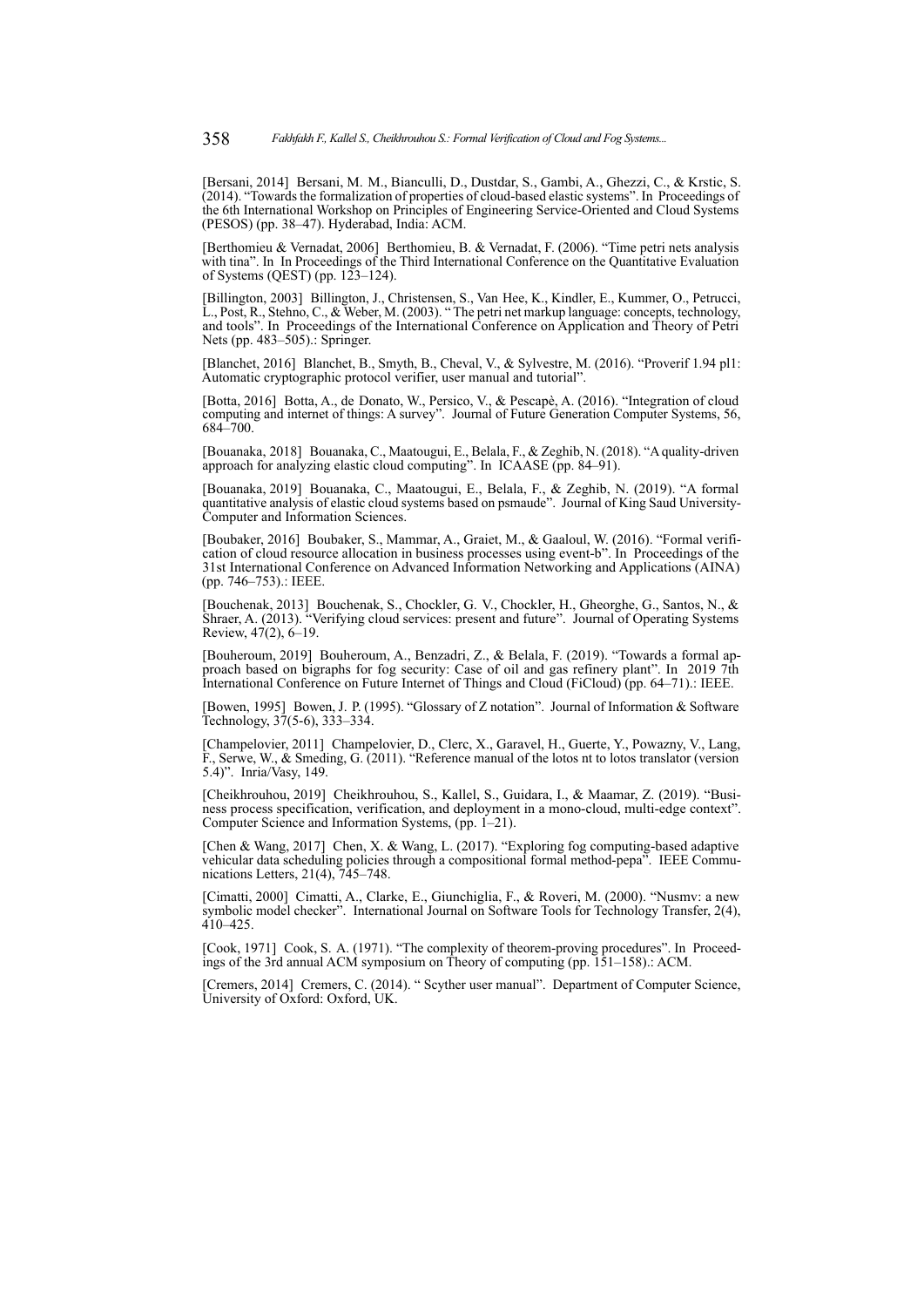[de Moura, 2008] de Moura, L. & Bjørner, N. (2008). "Z3: An efficient smt solver". In Proceedings of the International Conference on Tools and Algorithms for the Construction and Analysis of Systems (TACAS) (pp. 337–340). Berlin, Heidelberg: Springer.

[Du, 2017] Du, Y. & de Veciana, G. (2017). "Scheduling for cloud-based computing systems to support soft real-time applications". Journal of ACM Transactions on Modeling and Performance Evaluation of Computing Systems (TOMPECS), 2(3), 13:1–13:30.

[Etchevers, 2017] Etchevers, X., Salaün, G., Boyer, F., Coupaye, T., & De Palma, N. (2017). "Reliable self-deployment of distributed cloud applications". Software: Practice and Experience, 47(1), 3–20.

[Fakhfakh, 2018] Fakhfakh, F., Kacem, H. H., & Kacem, A. H. (2018). "Towards a formal approach for verifying dynamic workflows in the cloud". In Proceedings of the 15th European Mediterranean & Middle Eastern Conference on Information Systems (EMCIS) (pp. 144–157). Limassol, Cyprus: Springer.

[Fan, 2018] Fan, G., Chen, L., Yu, H., & Liu, D. (2018). "Formally modeling and analyzing cost-aware job scheduling for cloud data center". Journal of Software: Practice and Experience, 48(9), 1536–1559.

[Freitas, 2014] Freitas, L. & Watson, P. (2014). "Formalising workflows partitioning over federated clouds: Multi-level security and costs". In Proceedings of the 8th IEEE World Congress on Services (SERVICES) (pp. 219–226). Washington, DC, USA: IEEE Computer Society.

[Gaetani, 2017] Gaetani, E., Aniello, L., Baldoni, R., Lombardi, F., Margheri, A., & Sassone, V. (2017). "Blockchain-based database to ensure data integrity in cloud computing environments". In Proceedings of the 1st Italian Conference on Cybersecurity (ITASEC) (pp. 146–155). Venice, Italy.

[Garfatta, 2018a] Garfatta, I., Klai, K., Graiet, M., & Gaaloul, W. (2018a). "Formal modelling and verification of cloud resource allocation in business processes". In Proceedings of the International Conference on the Move to Meaningful Internet Systems (OTM) (pp. 552–567). Valletta, Malta: Springer.

[Garfatta, 2018b] Garfatta, I., Klai, K., Graiet, M., & Gaaloul, W. (2018b). "Formal modelling of IT resource allocation in business processes". In Proceedings of the 11th IEEE Conference on Service-Oriented Computing and Applications (SOCA) (pp. 227–232). Paris, France.

[Graiet, 2017] Graiet, M., Mammar, A., Boubaker, S., & Gaaloul, W. (2017). "Towards correct cloud resource allocation in business processes". Journal of IEEE Transactions on Services Computing, 10(1), 23–36.

[Hack, 1976] Hack, M. (1976). "Petri net language".

[BenHalima, 2016] Halima, R., Kallel, S., Klai, K., Gaaloul, W., & Jmaiel, M. (2016). "Formal verification of time-aware cloud resource allocation in business process". In Proceedings of the International Conference on the Move to Meaningful Internet Systems (OTM) (pp. 400–417). Rhodes, Greece.

[BenHalima, 2018] Halima, R., Zouaghi, I., Kallel, S., Gaaloul, W., & Jmaiel, M. (2018). "Formal verification of temporal constraints and allocated cloud resources in business processes". In Proceedings of the 32nd IEEE International Conference on Advanced Information Networking and Applications (AINA) (pp. 952–959). Krakow, Poland: IEEE Computer Society.

[Hermanns, 2002] Hermanns, H., Herzog, U., & Katoen, J.-P. (2002). "Process algebra for performance evaluation". Theoretical computer science, 274(1-2), 43–87.

[Holland, 1992] Holland, J. H. (1992). "Genetic algorithms". Journal of Scientific american,  $267(1)$ , 66–73.

[Huang, 2016] Huang, C., Lu, R., Zhu, H., Hu, H., & Lin, X. (2016). "PTVC: achieving privacypreserving trust-based verifiable vehicular cloud computing". In Proceedings of the 59th IEEE Global Communications Conference (GLOBECOM) (pp. 1–6). Washington, DC USA: IEEE.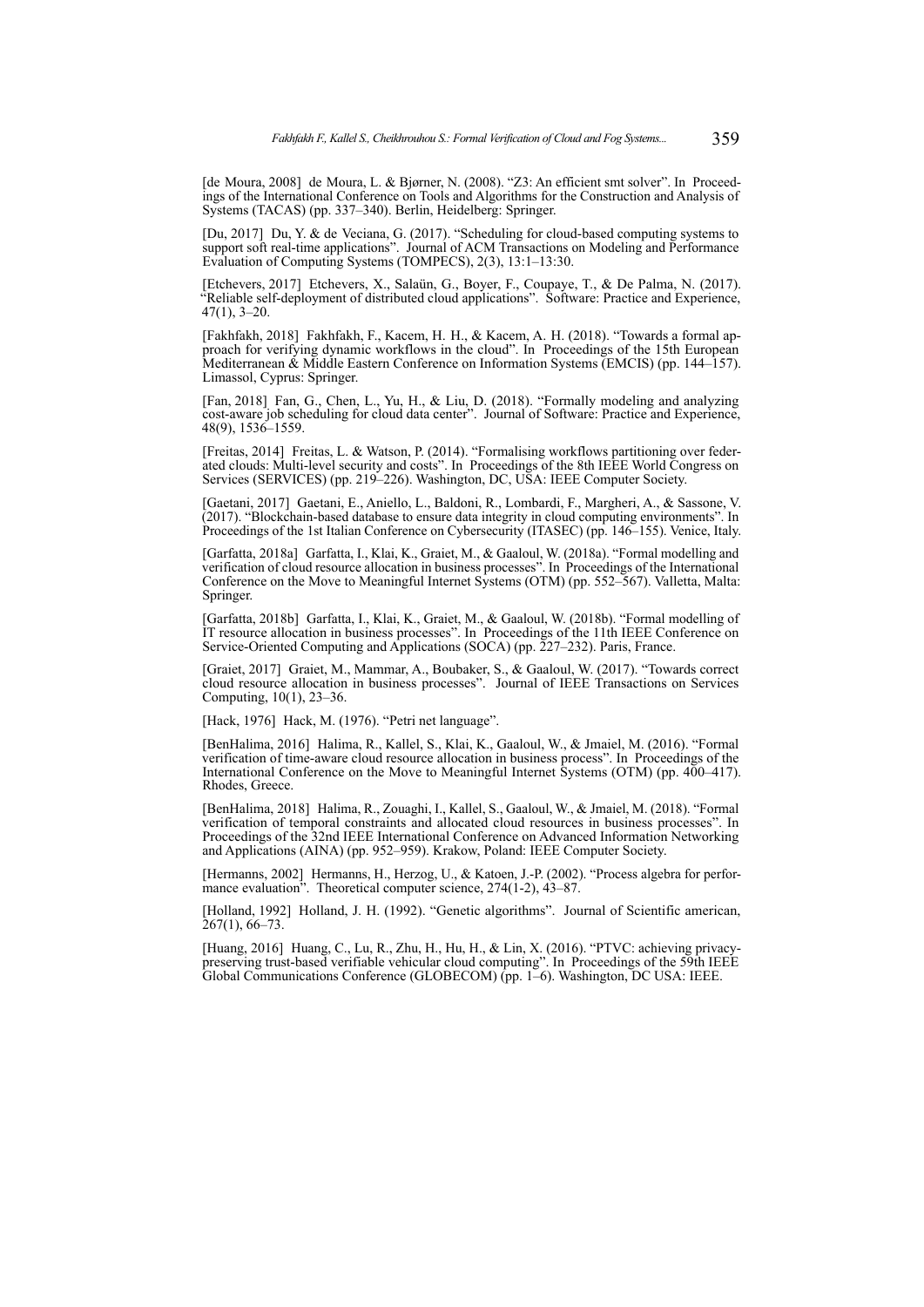[Islam, 2019] Islam, N., Faheem, Y., Din, I. U., Talha, M., Guizani, M., & Khalil, M. (2019). "A blockchain-based fog computing framework for activity recognition as an application to ehealthcare services". Future Generation Computer Systems, 100, 569–578.

[Jalali, 2016] Jalali, F., Hinton, K., Ayre, R., Alpcan, T., & Tucker, R. S. (2016). "Fog computing may help to save energy in cloud computing". IEEE Journal on Selected Areas in Communications, 34(5), 1728–1739.

[Jensen, 1983] Jensen, K. (1983). "High-level petri nets". In Applications and theory of Petri nets (pp. 166–180). Springer.

[Jensen, 1991] Jensen, K. (1991). "Coloured petri nets: A high level language for system design and analysis". In High-level Petri Nets (pp. 44–119). Springer.

[JoSEP, 2010] JoSEP, A. D., KAtz, R., KonWinSKi, A., Gunho, L., PAttERSon, D., & RABKin, A. (2010). "A view of cloud computing". Journal of Communications of the ACM, 53(4).

[Jung, 2015] Jung, M., Han, K., & Cho, J. (2015). "Advanced verification on wban and cloud computing for u-health environment". Journal of Multimedia Tools and Applications, 74(16), 6151–6168.

[Keshanchi, 2017] Keshanchi, B., Souri, A., & Navimipour, N. J. (2017). "An improved genetic algorithm for task scheduling in the cloud environments using the priority queues: formal verification, simulation, and statistical testing". Journal of Systems and Software, 124, 1–21.

[Khebbeb, 2018] Khebbeb, K., Hameurlain, N., & Belala, F. (2018). "Modeling and evaluating cross-layer elasticity strategies in cloud systems". In International Conference on Model and Data Engineering (pp. 168–183).: Springer.

[Khebbeb, 2020a] Khebbeb, K., Hameurlain, N., & Belala, F. (2020a). "Formalizing and simulating cross-layer elasticity strategies in cloud systems". Cluster Computing.

[Khebbeb, 2020b] Khebbeb, K., Hameurlain, N., & Belala, F. (2020b). "A maude-based rewriting approach to model and verify cloud/fog self-adaptation and orchestration". Journal of Systems Architecture, 110, 101821.

[Khebbeb, 2019] Khebbeb, K., Hameurlain, N., Belala, F., & Sahli, H. (2019). "Formal modelling and verifying elasticity strategies in cloud systems". Journal of IET Software, 13(1), 25–35.

[Kitchenham, 2009] Kitchenham, B. A., Brereton, P., Budgen, D., Turner, M., Bailey, J., & Linkman, S. G. (2009). "Systematic literature reviews in software engineering - A systematic literature review". Journal of Information & Software Technology,  $51(1)$ ,  $7-15$ .

[Kochovski, 2019] Kochovski, P., Sakellariou, R., Bajec, M., Drobintsev, P., & Stankovski, V. (2019). "An architecture and stochastic method for database container placement in the edge-fogcloud continuum". In 2019 IEEE International Parallel and Distributed Processing Symposium (IPDPS) (pp. 396–405).: IEEE.

[Kraemer, 2017] Kraemer, F. A., Braten, A. E., Tamkittikhun, N., & Palma, D. (2017). Fog computing in healthcare–a review and discussion. IEEE Access, 5, 9206–9222.

[Kumari, 2018] Kumari, A., Tanwar, S., Tyagi, S., & Kumar, N. (2018). "Fog computing for healthcare 4.0 environment: Opportunities and challenges". Computers & Electrical Engineering, 72, 1–13.

[Kumari, 2017] Kumari, S., Li, X., Wu, F., Das, A. K., Choo, K. R., & Shen, J. (2017). "Design of a provably secure biometrics-based multi-cloud-server authentication scheme". Journal of Future Generation Computer Systems, 68, 320–330.

[Lahouij, 2016] Lahouij, A., Hamel, L., Graiet, M., Elkhalfa, A., & Gaaloul, W. (2016). "A global sla-aware approach for aggregating services in the cloud". In Proceedings of the International Conference on the Move to Meaningful Internet Systems (OTM) (pp. 363–380). Rhodes, Greece.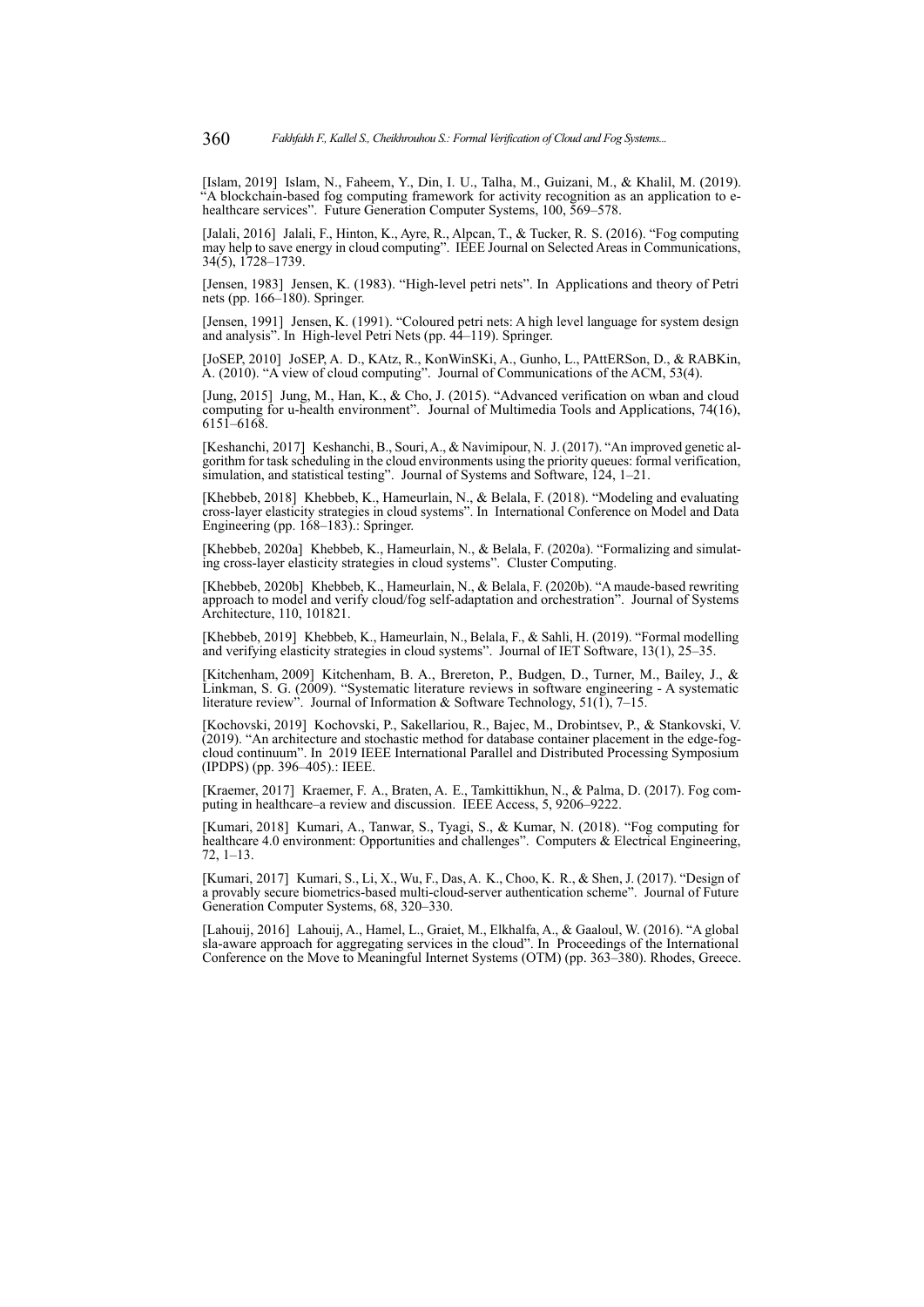[Lahouij, 2018] Lahouij, A., Hamel, L., Graiet, M., & Malki, M. E. (2018). "A formal approach for cloud composite services verification". In Proceedings of the 11th IEEE Conference on Service-Oriented Computing and Applications (SOCA) (pp. 161–168). Paris, France.

[Lamport, 1994] Lamport, L. (1994). "The temporal logic of actions". Journal of ACM Transactions on Programming Languages and Systems, 16(3), 872–923.

[Latreche, 2019] Latreche, F. & Belala, F. (2019). "Timed ctl checking of time critical cloud applications using timed bigraphs". International Journal of Critical Computer-Based Systems,  $9(4)$ , 379–406.

[Leuschel, 2003] Leuschel, M. & Butler, M. (2003). "Prob: A model checker for B". In Proceedings of the 12th International Symposium of Formal Methods Europe (FME) (pp. 855–874). Pisa, Italy: Springer Berlin Heidelberg.

[Leuschel, 2008] Leuschel, M. & Butler, M. (2008). "Prob: an automated analysis toolset for the b method". International Journal on Software Tools for Technology Transfer, 10(2), 185–203.

[Li, 2018] Li, Q., Zhu, H., Ying, Z., & Zhang, T. (2018). "Traceable ciphertext-policy attributebased encryption with verifiable outsourced decryption in ehealth cloud". Journal of Wireless Communications and Mobile Computing.

[Lin, 2016] Lin, Y. & Shen, H. (2016). "Cloudfog: leveraging fog to extend cloud gaming for thin-client mmog with high quality of service". IEEE Transactions on Parallel and Distributed Systems, 28(2), 431–445.

[Mahmud, 2018] Mahmud, R., Kotagiri, R., & Buyya, R. (2018). "Fog computing: A taxonomy, survey and future directions". In Internet of everything (pp. 103–130). Springer.

[Mendes, 2018] Mendes, A. & Ferreira, J. F. (2018). "Towards verified handwritten calculational proofs". In 9th International Conference on Interactive Theorem Proving (ITP) (pp. 432–440).: Springer.

[Metsch, 2010] Metsch, T., Edmonds, A., Nyren, R., & Papaspyrou, A. (2010). "Open cloud computing interface–core". In Open Cloud Computing Interface (OCCI).

[Milner, 2001] Milner, R. (2001). "Bigraphical reactive systems". In International Conference on Concurrency Theory (pp. 16–35).: Springer.

[Milner, 2008] Milner, R. (2008). "Bigraphs and their algebra". Journal of Electronic Notes in Theoretical Computer Science, 209, 5–19.

[Mohamed, 2015] Mohamed, M., Amziani, M., Belaïd, D., Tata, S., & Melliti, T. (2015). "An autonomic approach to manage elasticity of business processes in the cloud". Journal of Future Generation Computer Systems, 50, 49–61.

[Moudjari, 2018] Moudjari, R., Sahnoun, Z., & Belala, F. (2018). "Towards a fuzzy bigraphical multi agent system for cloud of clouds elasticity management". International Journal of Approximate Reasoning, 102, 86–107.

[Ni, 2017] Ni, L., Zhang, J., Jiang, C., Yan, C., & Yu, K. (2017). "Resource allocation strategy in fog computing based on priced timed petri nets". IEEE internet of things journal, 4(5), 1216–1228.

[Ölveczky, 2017] Ölveczky, P. C. (2017). "Design and validation of cloud storage systems using formal methods". In Proceedings of the international conference on Topics in Theoretical Computer Science (TTCS) (pp. 3–8). Tehran, Iran: Springer.

[Ouchani, 2018] Ouchani, S. (2018). "Ensuring the functional correctness of iot through formal modeling and verification". In International Conference on Model and Data Engineering (pp. 401–417).: Springer.

[Perrone, 2012] Perrone, G., Debois, S., & Hildebrandt, T. T. (2012). "A model checker for bigraphs". In Proceedings of the 27th Annual ACM Symposium on Applied Computing (SAC) (pp. 1320–1325). Riva, Trento, Italy: ACM.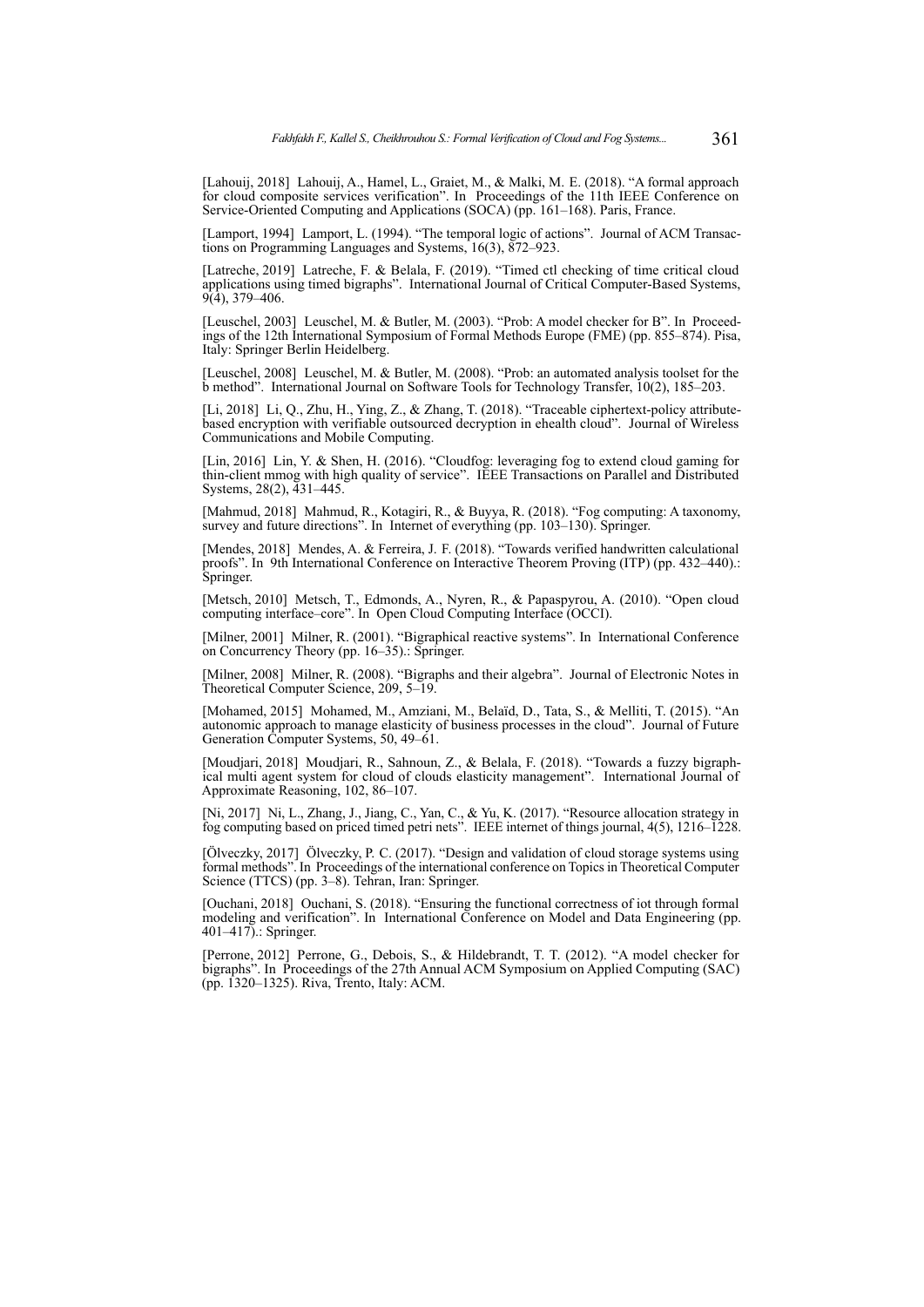[Pommereau, 2008] Pommereau, F. (2008). "Quickly prototyping petri nets tools with snakes". In Proceedings of the 1st international conference on Simulation tools and techniques for communications, networks and systems & workshops (pp.1̃7).: ACM.

[Puthal, 2018] Puthal, D., Obaidat, M. S., Nanda, P., Prasad, M., Mohanty, S. P., & Zomaya, A. Y. (2018). "Secure and sustainable load balancing of edge data centers in fog computing". IEEE Communications Magazine, 56(5), 60–65.

[Ren, 2015] Ren, Z., Wang, L., Wang, Q., & Xu, M. (2015). "Dynamic proofs of retrievability for coded cloud storage systems". Journal of IEEE Transaction Services Computing, 11(4), 685–698.

[Sahli, 2017] Sahli, H., Hameurlain, N., & Belala, F. (2017). "A bigraphical model for specifying cloud-based elastic systems and their behaviour". International Journal of Parallel, Emergent and Distributed Systems (IJPEDS), 32(6), 593–616.

[Sahli, 2019] Sahli, H., Ledoux, T., & Rutten, É. (2019). "Modeling Self-Adaptive Fog Systems Using Bigraphs". In 17th International Workshop on coordination and Self-Adaptativeness of Sotware applications (FOCLASA) (pp. 1-16). Oslo, Norway.

[Sevegnani, 2016] Sevegnani, M. & Calder, M. (2016). "Bigrapher: rewriting and analysis engine for bigraphs". In International Conference on Computer Aided Verification (pp. 494–501).: Springer.

[Shah-Mansouri, 2018] Shah-Mansouri, H. & Wong, V. W. (2018). "Hierarchical fog-cloud computing for iot systems: A computation offloading game". IEEE Internet of Things Journal, 5(4),  $3246 - 3257$ 

[Souri, 2018] Souri, A., Navimipour, N. J., & Rahmani, A. M. (2018). "Formal verification approaches and standards in the cloud computing: A comprehensive and systematic review". Computer Standards & Interfaces, 58, 1–22.

[Spivey, 1992] Spivey, J. M. & Abrial, J.-R. (1992). "The Z notation". Prentice Hall Hemel Hempstead.

[Sultan, 2014] Sultan, N. (2014). "Making use of cloud computing for healthcare provision: Opportunities and challenges". International Journal of Information Management,  $34(2)$ ,  $177 -$ 184.

[Toor, 2019] Toor, A., ul Islam, S., Sohail, N., Akhunzada, A., Boudjadar, J., Khattak, H. A., Din, I. U., & Rodrigues, J. J. (2019). "Energy and performance aware fog computing: A case of dvfs and green renewable energy". Future Generation Computer Systems, 101, 1112–1121.

[Uriarte, 2018] Uriarte, R. B. & De Nicola, R. (2018). "Blockchain-based decentralized cloud/fog solutions: challenges, opportunities, and standards". IEEE Communications Standards Magazine, 2(3), 22–28.

[Varia, 2014] "Varia, J., Mathew, S., (2014). Overview of amazon web services". Journal of Amazon Web Services, (pp. 1–22).

[Wang, 2009] Wang, Q., Wang, C., Li, J., Ren, K., & Lou, W. (2009). "Enabling public verifiability and data dynamics for storage security in cloud computing". In Proceedings of the 14th European Symposium on Research in Computer Security (ESORICS) (pp. 355–370). Saint-Malo, France: Springer.

[Wang, 2011] Wang, Q., Wang, C., Ren, K., Lou, W., & Li, J. (2011). "Enabling public auditability and data dynamics for storage security in cloud computing". Journal of IEEE transactions on parallel and distributed systems, 22(5), 847–859.

[Xiong, 2018] Xiong, Z., Feng, S., Wang, W., Niyato, D., Wang, P., & Han, Z. (2018). "Cloud/fog computing resource management and pricing for blockchain networks". IEEE Internet of Things Journal, 6(3), 4585–4600.